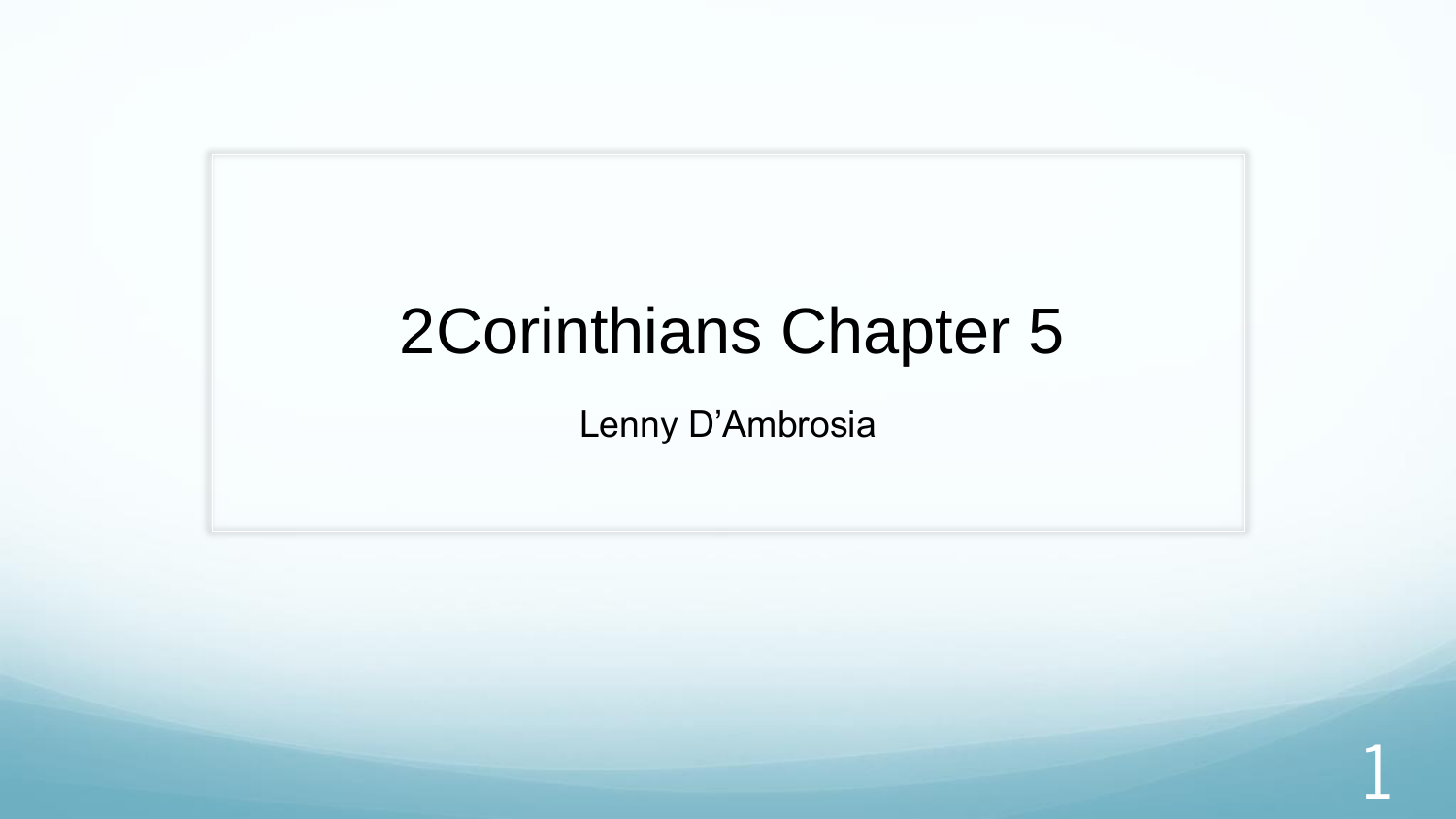### Points in Chapter 5

1. The assurance of the resurrection (1-9)

2. The judgment seat of Christ (10-13)

# 3. The love of Christ (14-21)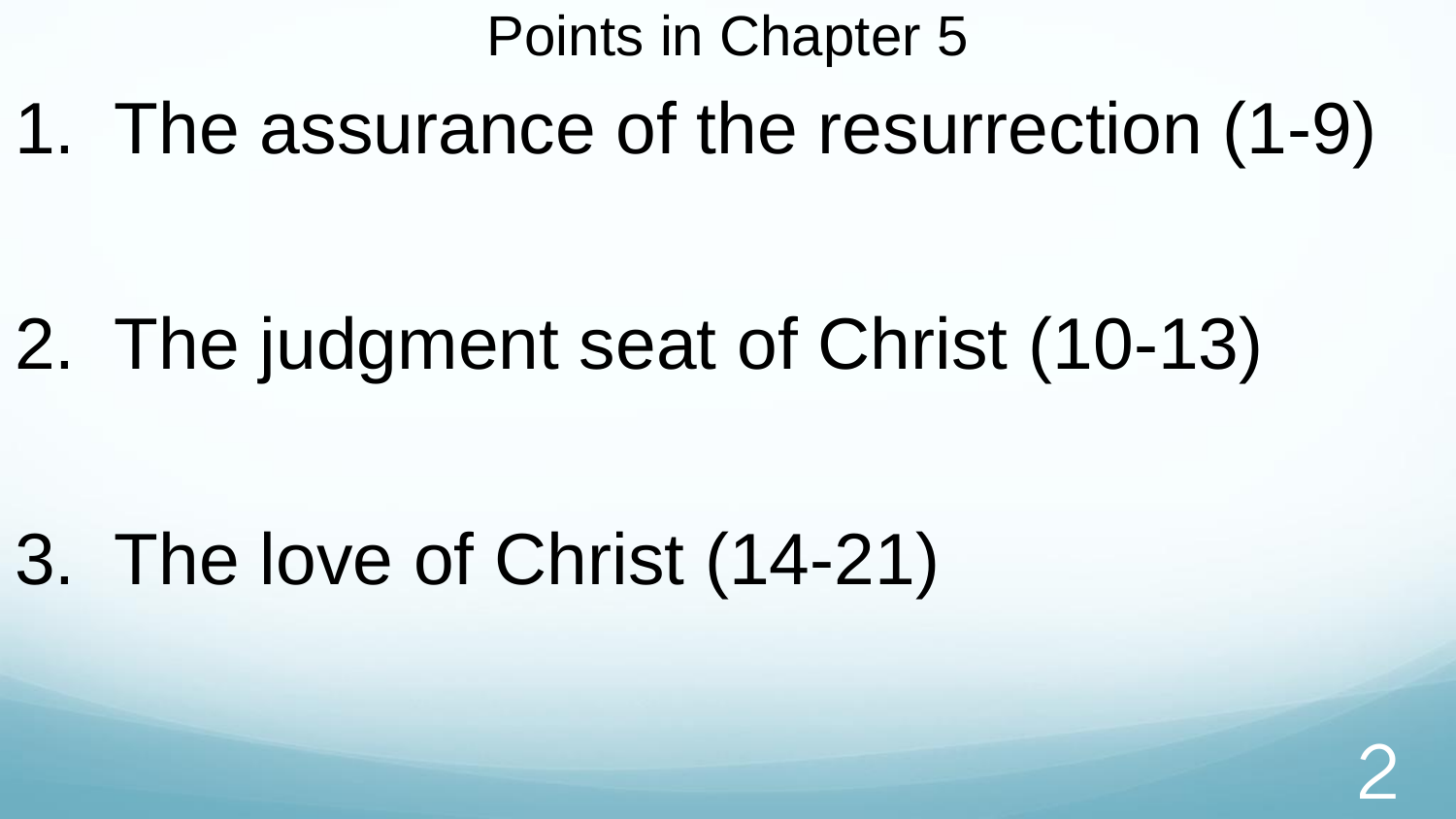**1. What did Paul know he would have if his "earthly house" was destroyed?** 

### **2 Corinthians 5:1**

<sup>1</sup> For we know that if the **earthly tent which is our house is torn down**, we have a *building from God, a house not made with hands, eternal in the heavens.* 

### **Earthly tent (house)**

### 1. Dwelling place of our mind and soul on earth

2. It is temporary

## **Building from God**

3

- 1. It is a house not made with hands
- 2. It is permanent (eternal)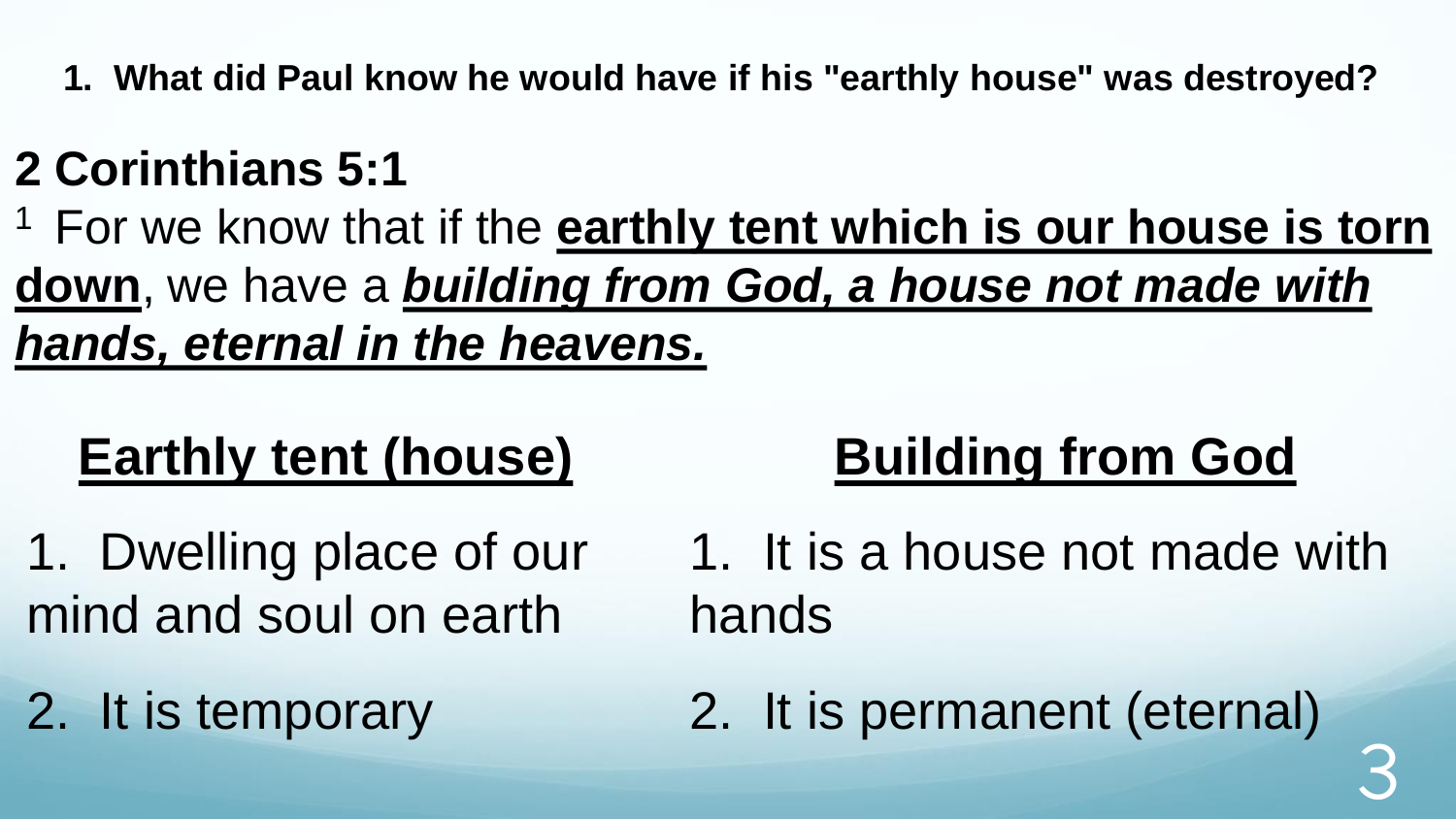**1. What did Paul know he would have if his "earthly house" was destroyed?** 

Greek – tent – oikia - house

# **2 Peter 1:13**

<sup>13</sup> I consider it right, as long as **Lam in this** *earthly* **dwelling**, to stir you up by way of reminder,

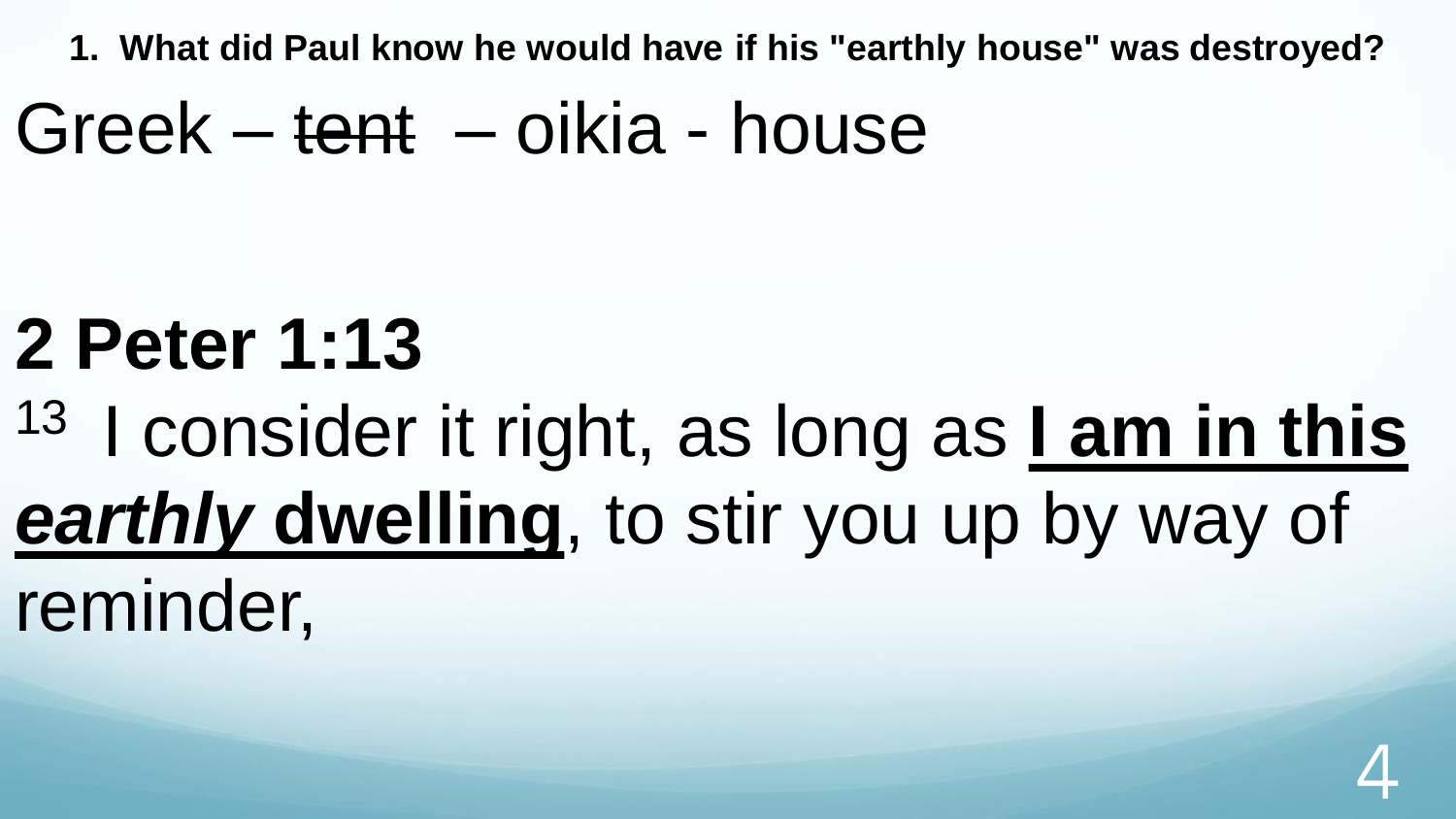- **1. What did Paul know he would have if his "earthly house" was destroyed?**
- **John 14:2-3**
- <sup>2</sup>"In *My Father's house* are *many*
- *dwelling places*; if it were not so, I would
- have told you; for I go to prepare a *place for you.*
- <sup>3</sup>"If I go and prepare a place for you, I will come again and receive you to Myself, that where I am, *there* you may be also.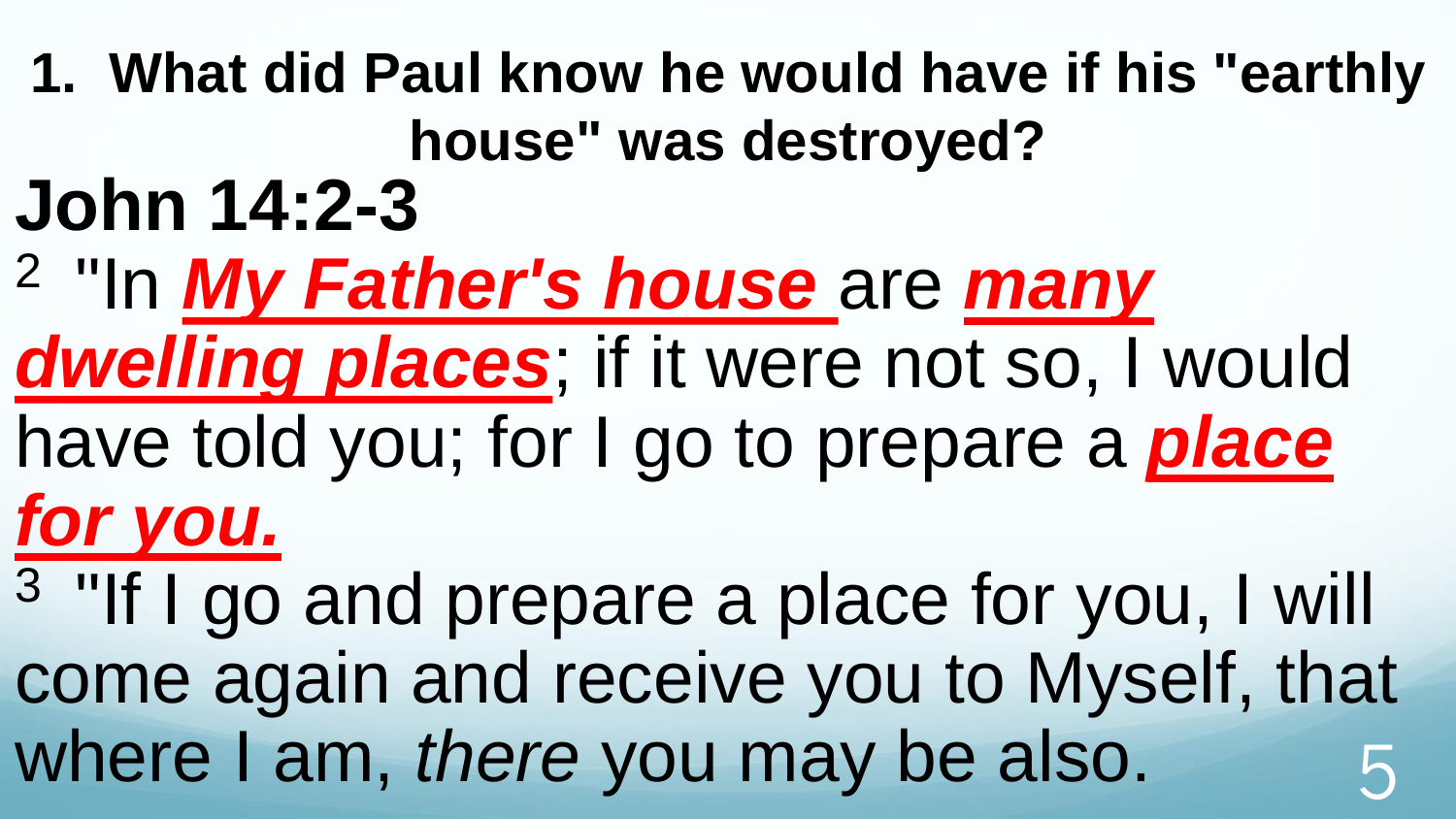## **2. What was Paul's earnest desire?**

# **2 Corinthians 5:2-3**

- <sup>2</sup>For indeed in this *house* we groan,
- *longing to be clothed with our dwelling*

# *from heaven*,

- <sup>3</sup> inasmuch as we, having put it on, will not be found naked.
- Longing to be clothed with our dwelling from heaven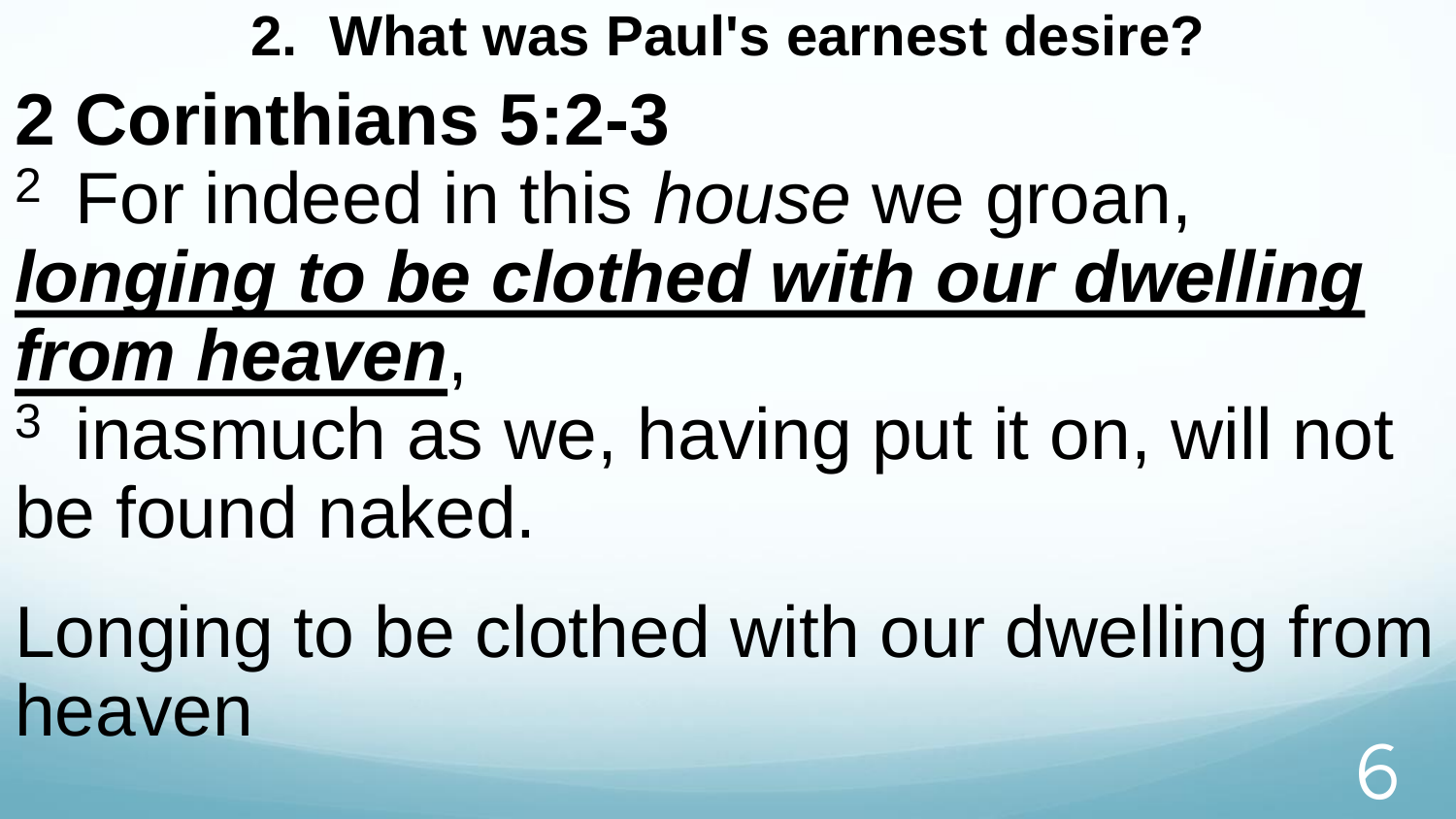# **3. Why do we groan in this earthly tent? 2 Corinthians 5:4**

<sup>4</sup> For indeed while we are in this tent, we

*groan, being burdened*, because we do not want to be unclothed but to be clothed, so that what is mortal will be swallowed up by life.

We are in this tent, we groan, being burdened

Greek – tent – skenei - tabernacle 7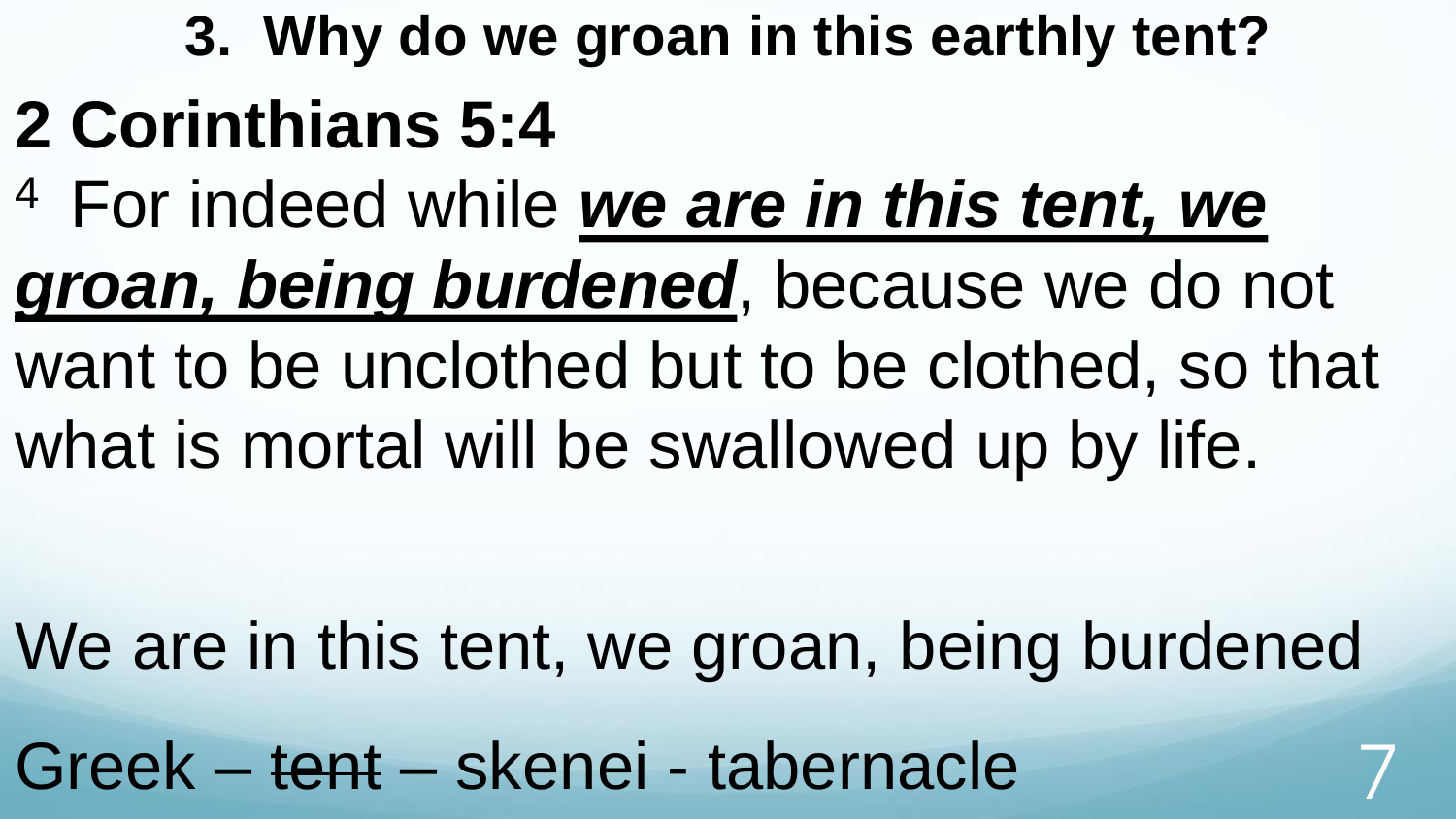### **4. What has God given us as a "guarantee" of the "life" to come? 2 Corinthians 5:5**

<sup>5</sup> Now He who prepared us for this very purpose is God, who gave to us *the Spirit as a pledge*.

1. The Spirit as a pledge

2. This is the assurance that Christians have for the eternal inheritance.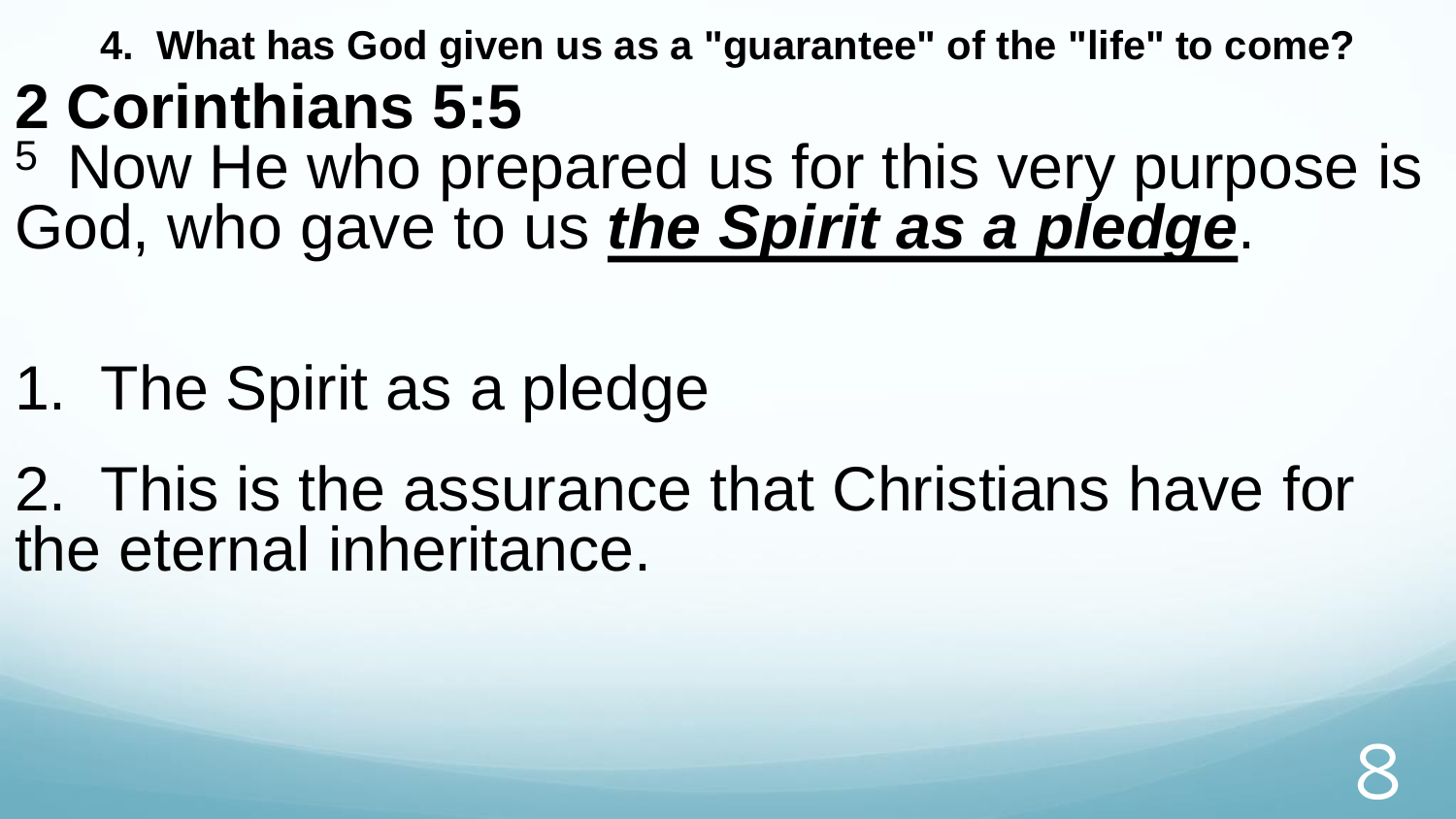**5. What is a Christian's walk while dwelling in this earthly tent? 2 Corinthians 5:6-9**  <sup>6</sup>Therefore, being always of *good courage*, and knowing that while we are at home in the body we are absent from the Lord body we are absent from the Lord—<br><sup>7</sup> for we *walk by faith*, not by sight—<br><sup>8</sup> we are of good courage, I say, and prefer **rather to be absent from the body** and **to be at home with the Lord**. <sup>9</sup> Therefore we also have as our ambition, whether at home or absent, to be *pleasing to Him.* 9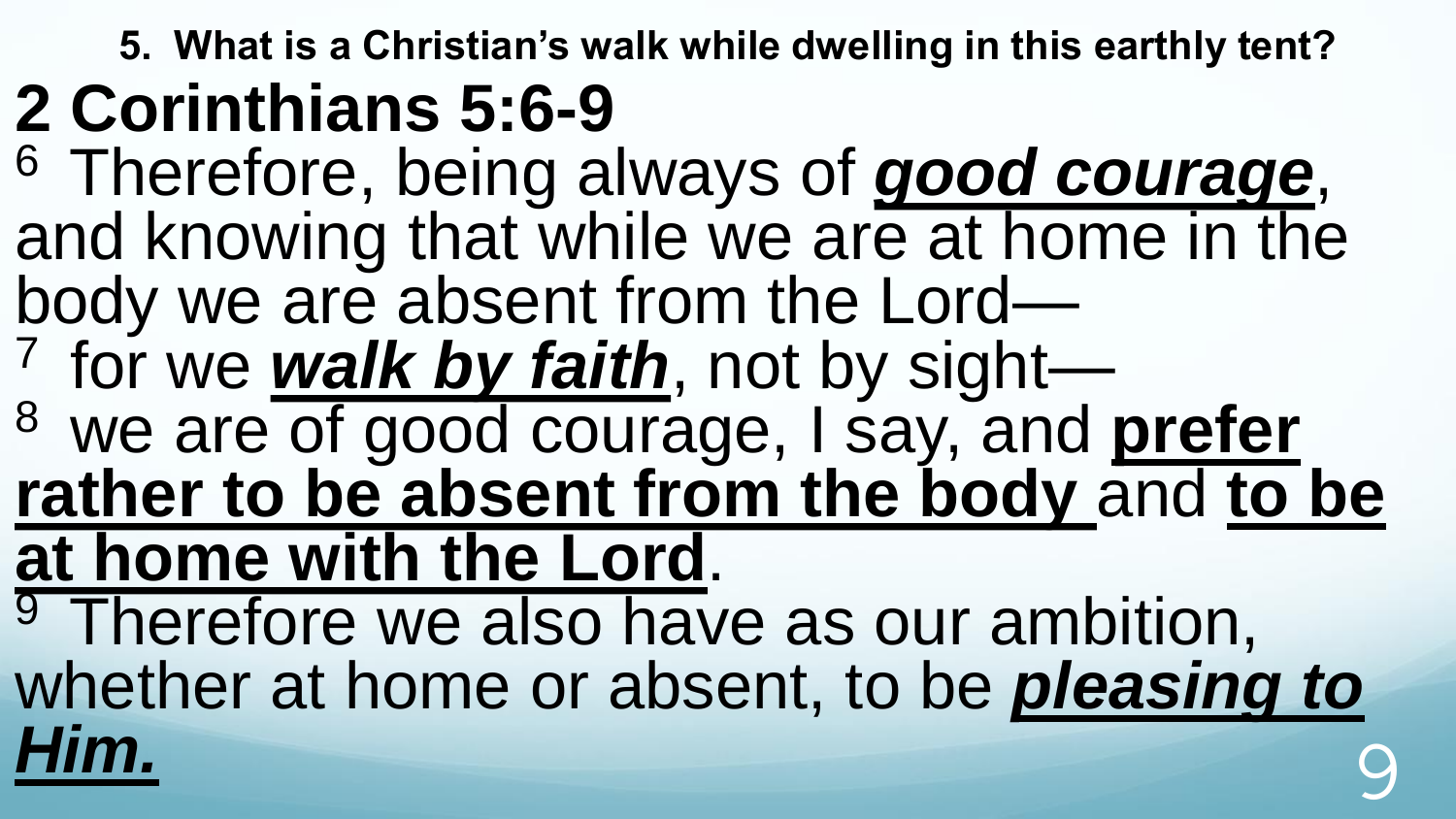- **5. What is a Christian's walk while dwelling in this earthly tent?**
- 1. Be of good courage
- 2. Walk by Faith
- 3. Be pleasing to Him

### **Hebrews 11:1**

<sup>1</sup> Now faith is the assurance of *things* hoped for, the conviction of things not seen.

### **Hebrews 11:6**

<sup>6</sup> And without faith it is impossible to please *Him*, for he who comes to God must believe that He is and *that* He is a rewarder of those who seek Him. 10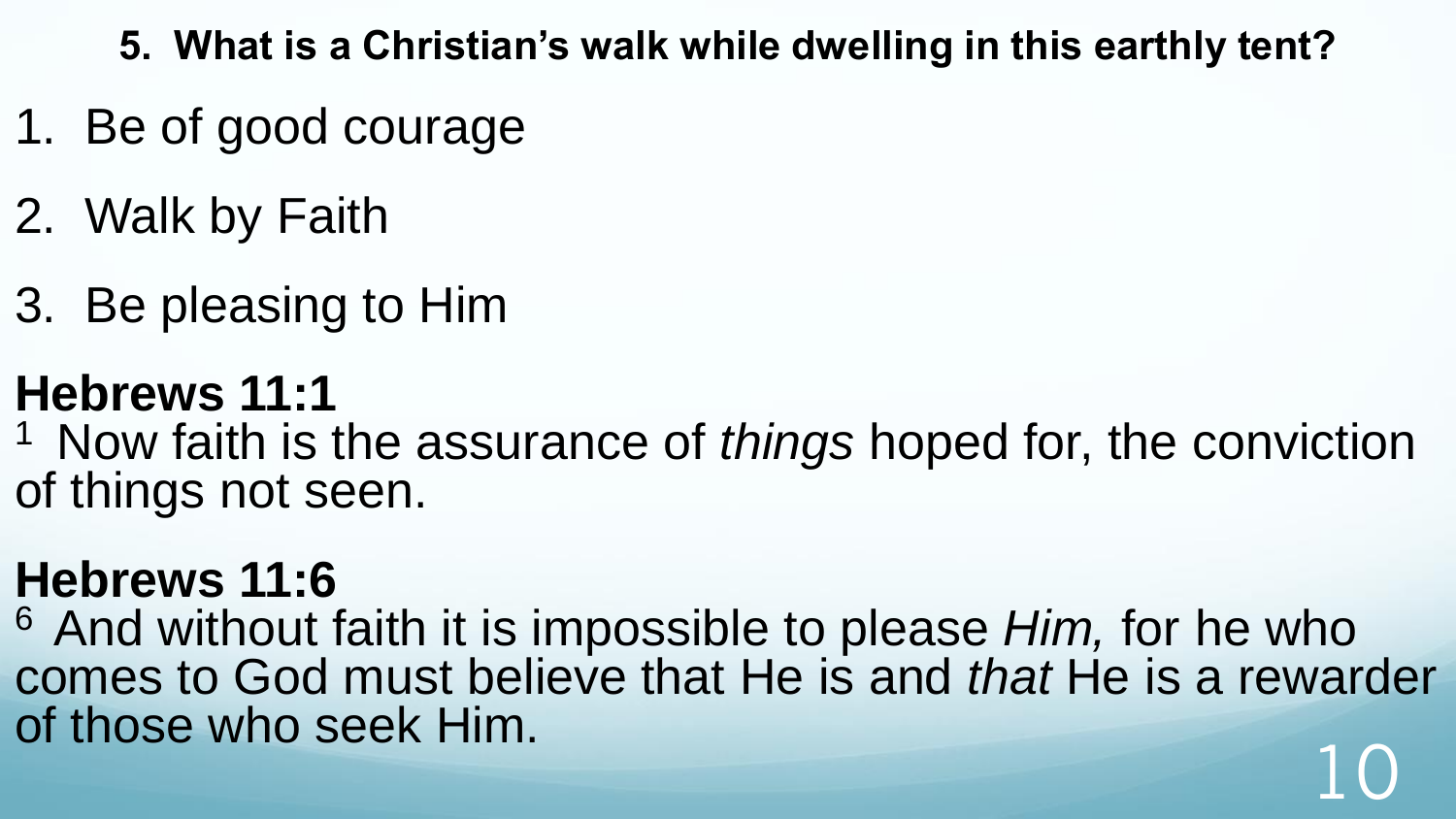6. Before what must we all one day appear? **2 Corinthians 5:10**  <sup>10</sup> For we must all appear before the judgment seat *of Christ*, so that *each one may be recompensed for his deeds in the body*, *according to what he has done*, *whether good or bad*.

1. We must all before the judgment seat of Christ

2. Each one may be recompensed for his deeds in the body, according to what he has done, whether good or bad

11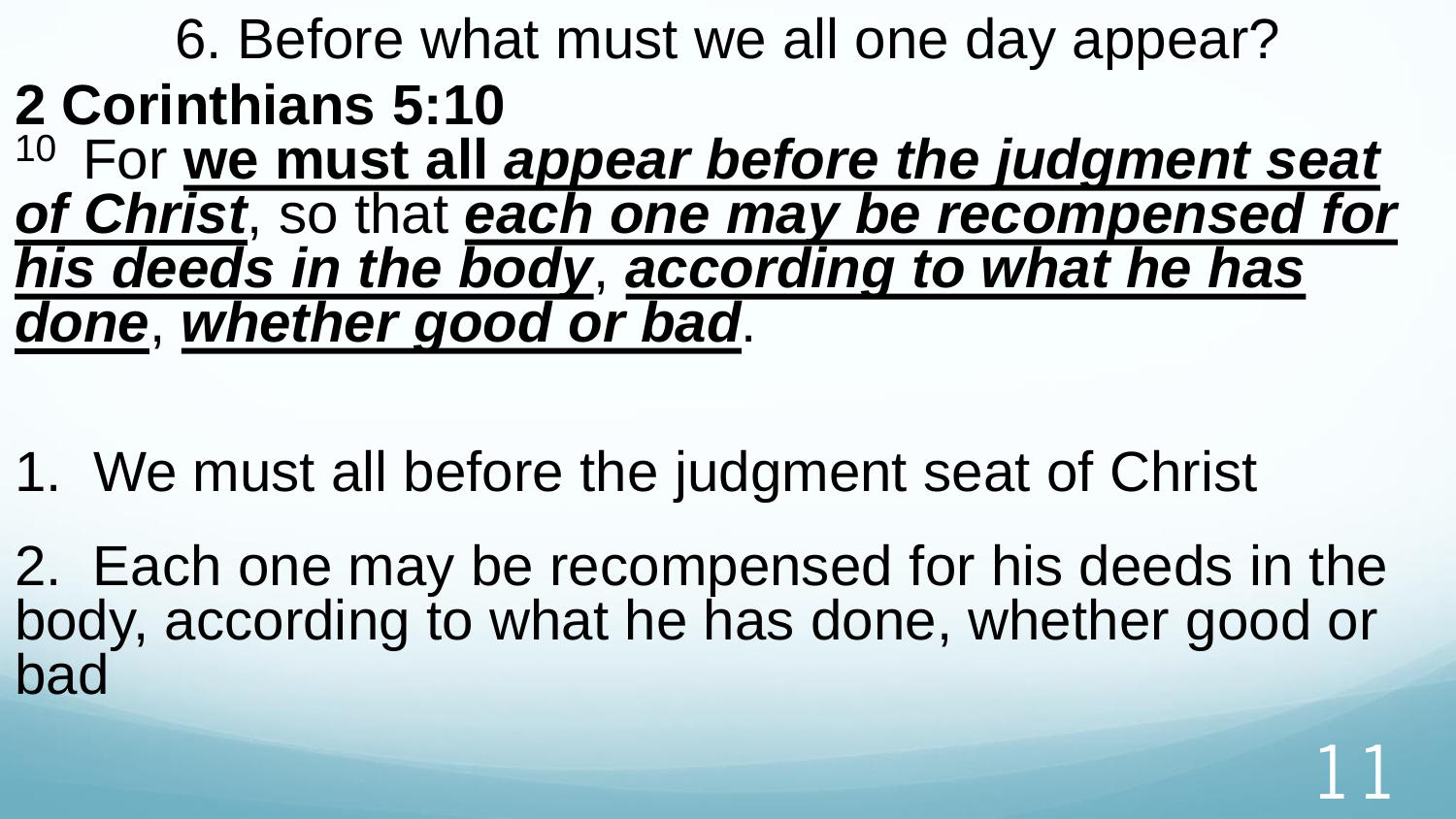6. Before what must we all one day appear? **Christians should be**:

- 1. Steadfast
- 2. Immovable
- 3. Always abounding in the work of the Lord
- 4. Knowing that your toil is not *in* vain in the Lord 12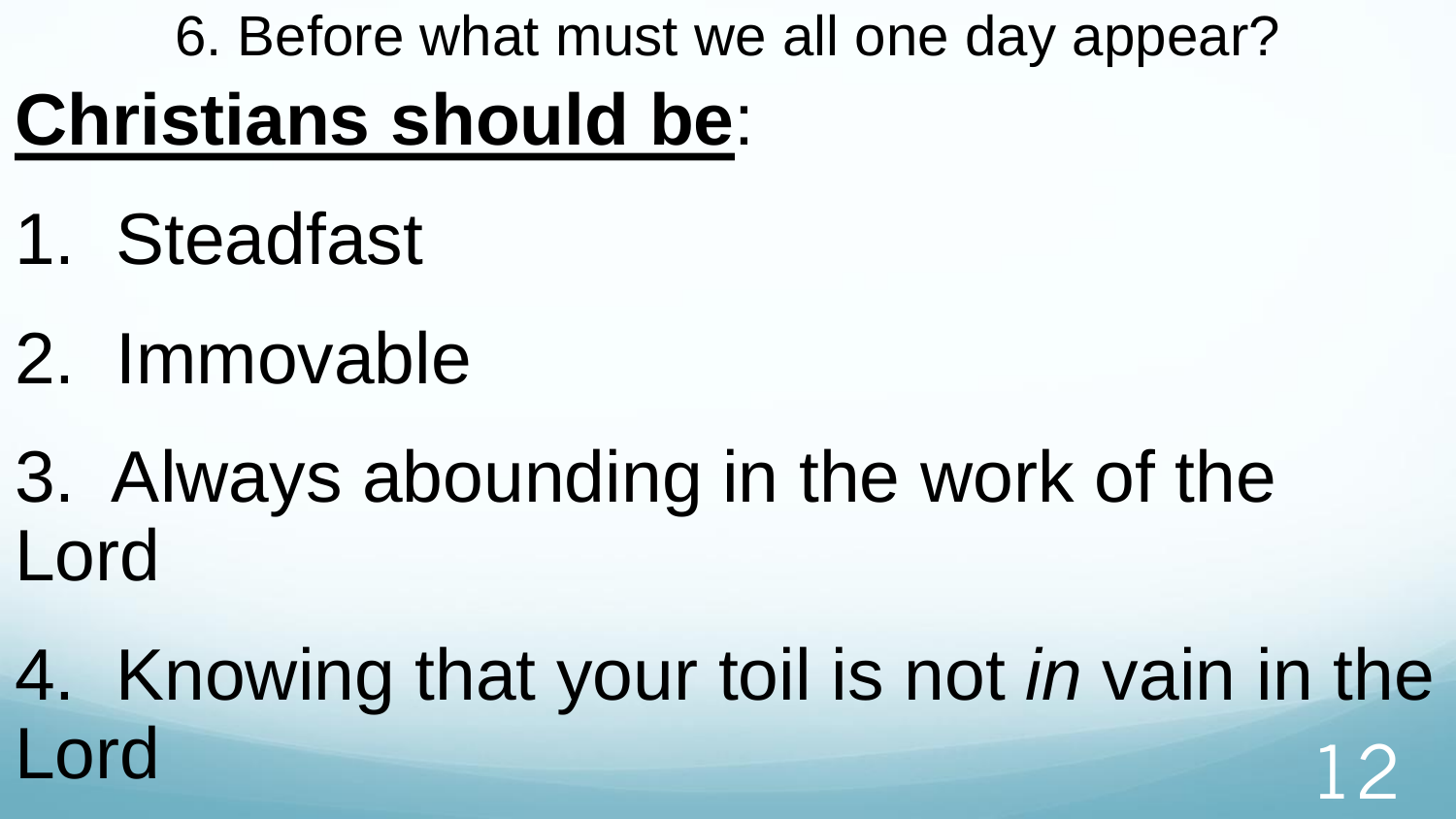6. Before what must we all one day appear?

# **1 Corinthians 15:58**

58 Therefore, my beloved **brethren, be** 

**steadfast, immovable**, **always abounding** 

**in the work of the Lord**, **knowing that your toil is not** *in* **vain in the Lord**.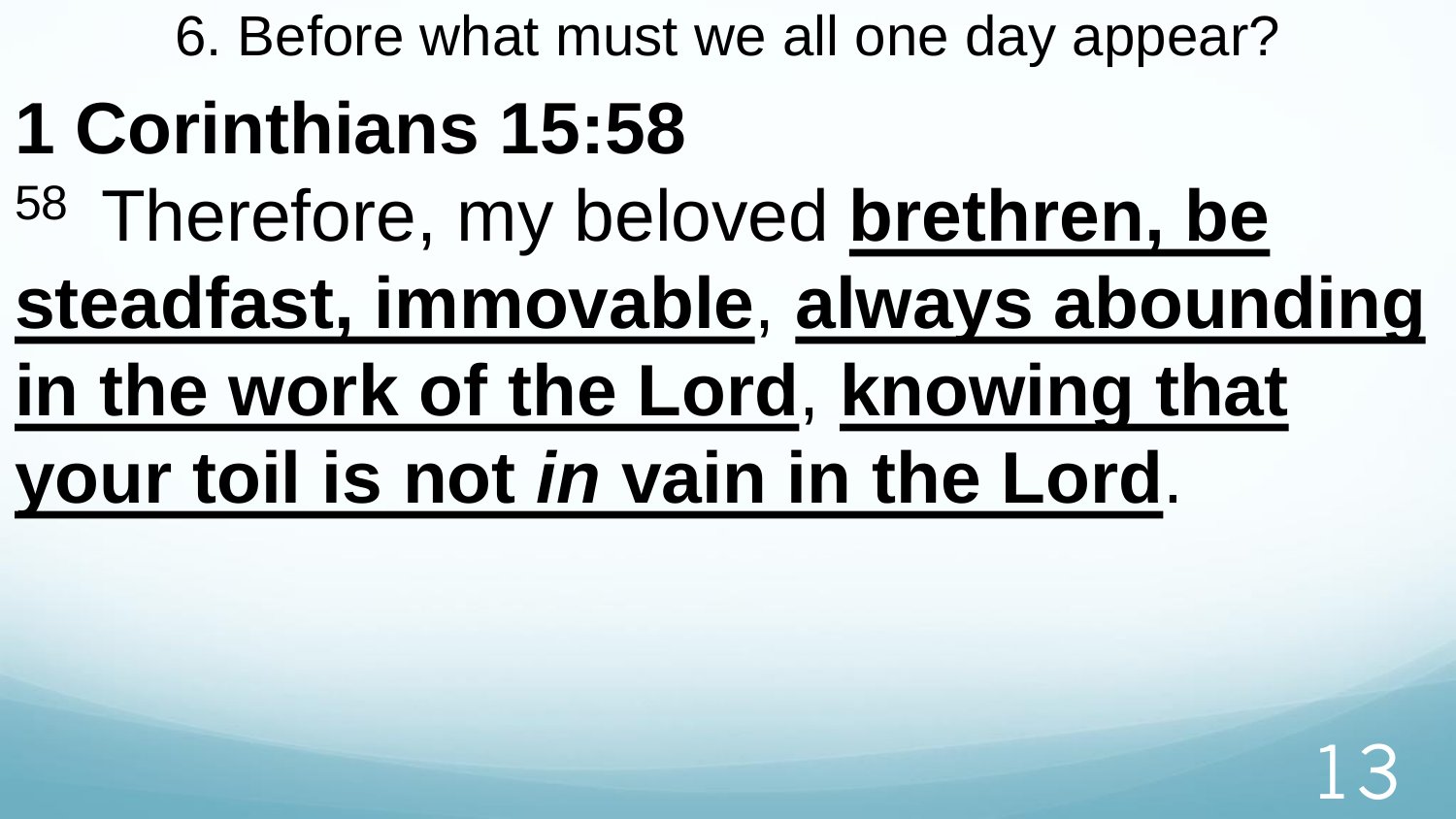#### 6. Before what must we all one day appear? Physical **Spiritual**

- **1 Corinthians 15:44-52**
- <sup>44</sup>**natural body**
- <sup>45</sup>**"The first MAN, Adam, BECAME A LIVING SOUL**."
- **the natural** first
- <sup>47</sup>**The first man is from the earth, earthy**;
- <sup>48</sup>**As is the earthy, so also are those who are earthy**;
- <sup>49</sup>**we have borne the image of the earthy**
- <sup>50</sup>**flesh and blood cannot inherit the kingdom of God**; nor does **the perishable inherit the imperishable**.
- **1 Corinthians 15:44-52**
- <sup>44</sup>**spiritual body**.
- <sup>45</sup>**The last Adam** *became* **a life-giving spirit**.
- <sup>46</sup>**the spiritual is not first**,
- <sup>47</sup>**the second man is from heaven**.
- <sup>48</sup>**the heavenly, so also are those who are heavenly**.
- <sup>49</sup>**we will also bear the image of the heavenly**.
- <sup>51</sup>**we will not all sleep, but we will all be changed**,
- <sup>52</sup>**the dead will be raised imperishable, and we will be changed**.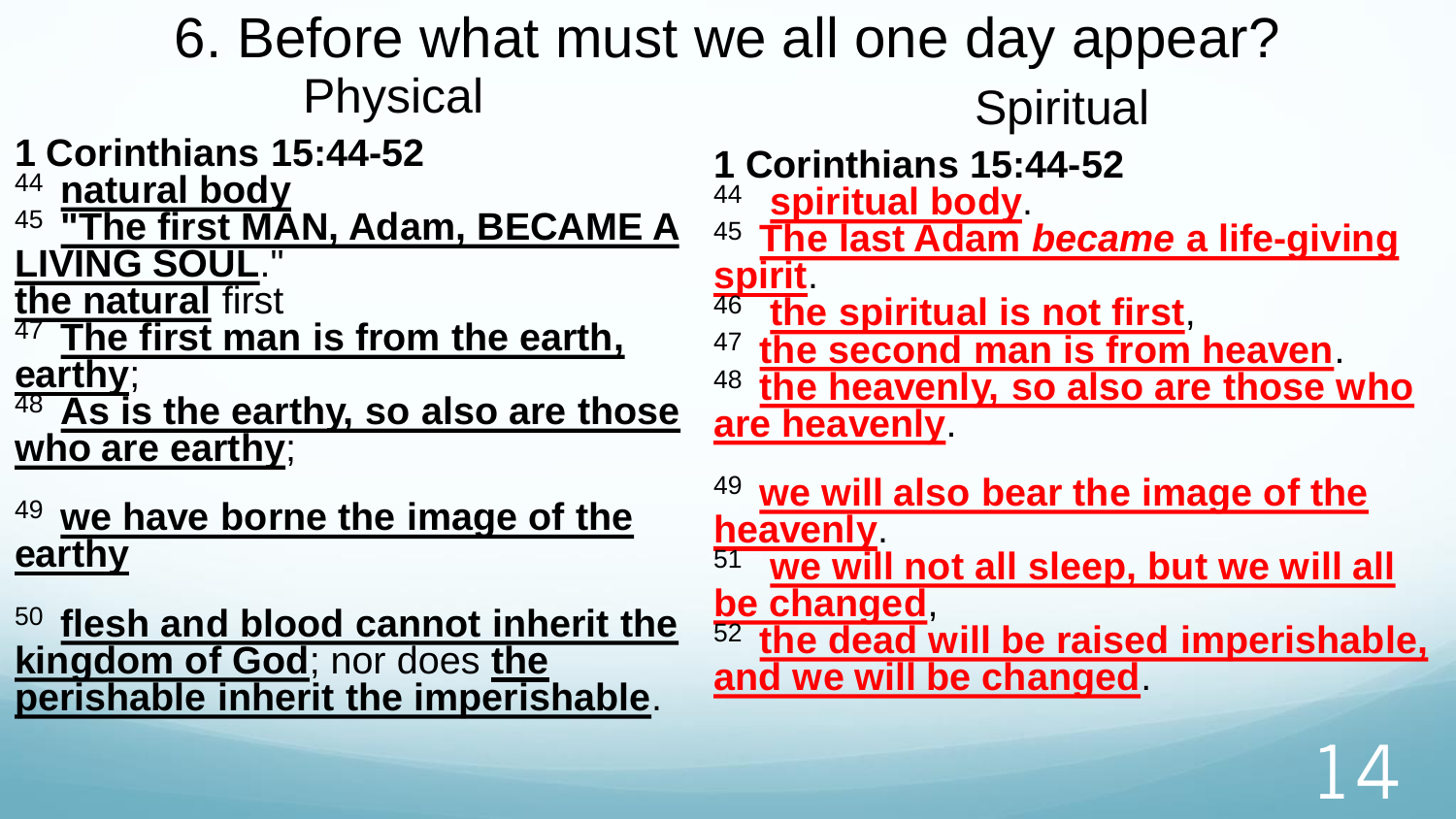6. Before what must we all one day appear? Physical **Spiritual** 

- **1 Corinthians 15:53-57**
- <sup>53</sup>**perishable** this **mortal**
- <sup>56</sup>**The sting of death is sin, and the power of sin is the law**;
- **1 Corinthians 15:53-57**
- <sup>53</sup>**must put on the imperishable**,
- **must put on immortality**.
- <sup>54</sup>**"DEATH IS SWALLOWED UP in victory. <sup>55</sup>"O DEATH, WHERE IS YOUR**
- **VICTORY? O DEATH, WHERE IS**
- **YOUR STING?"**
- <sup>57</sup>**but thanks be to God, who gives us the victory through our Lord Jesus Christ**.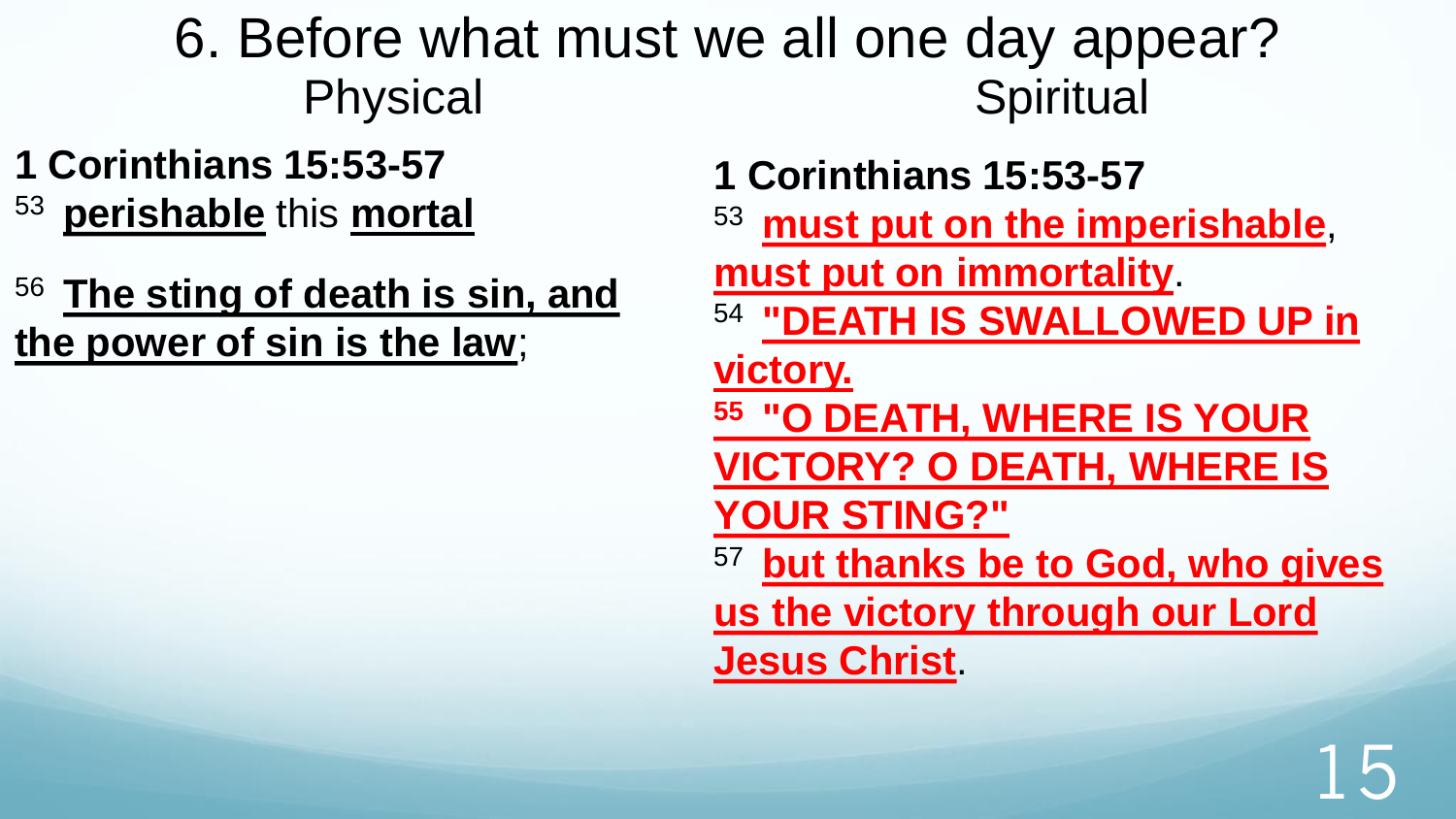**7. What was Paul's reason to persuade men to accept the Gospel?**

- **2 Corinthians 5:11**
- <sup>11</sup> Therefore, *knowing the fear of the Lord, we persuade men*, but we are made manifest to God; and I hope that we are made manifest also in your consciences.
- Knowing the fear of the Lord, we persuade men 16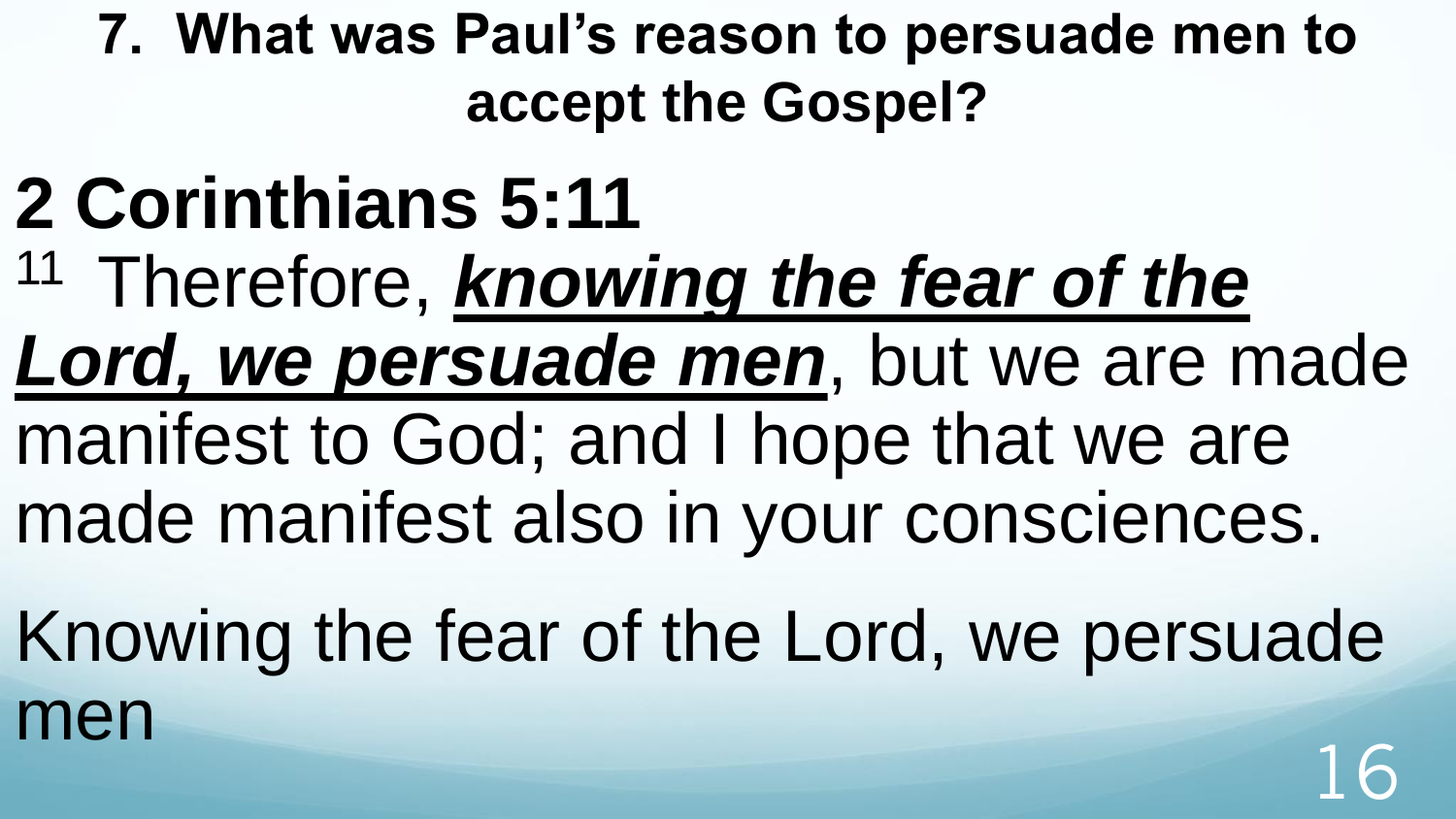**8. What motivated Paul to preach God's Word?** 

## **2 Corinthians 5:12-13**  <sup>12</sup> We are *not again commending ourselves* to you but *are* giving you an occasion *to be proud of us*, so that *you will have an answer for those who take pride in appearance and not in heart.*  <sup>13</sup> For if we are beside ourselves, it *is for*

17

*God*; if we are of sound mind, it is *for you*.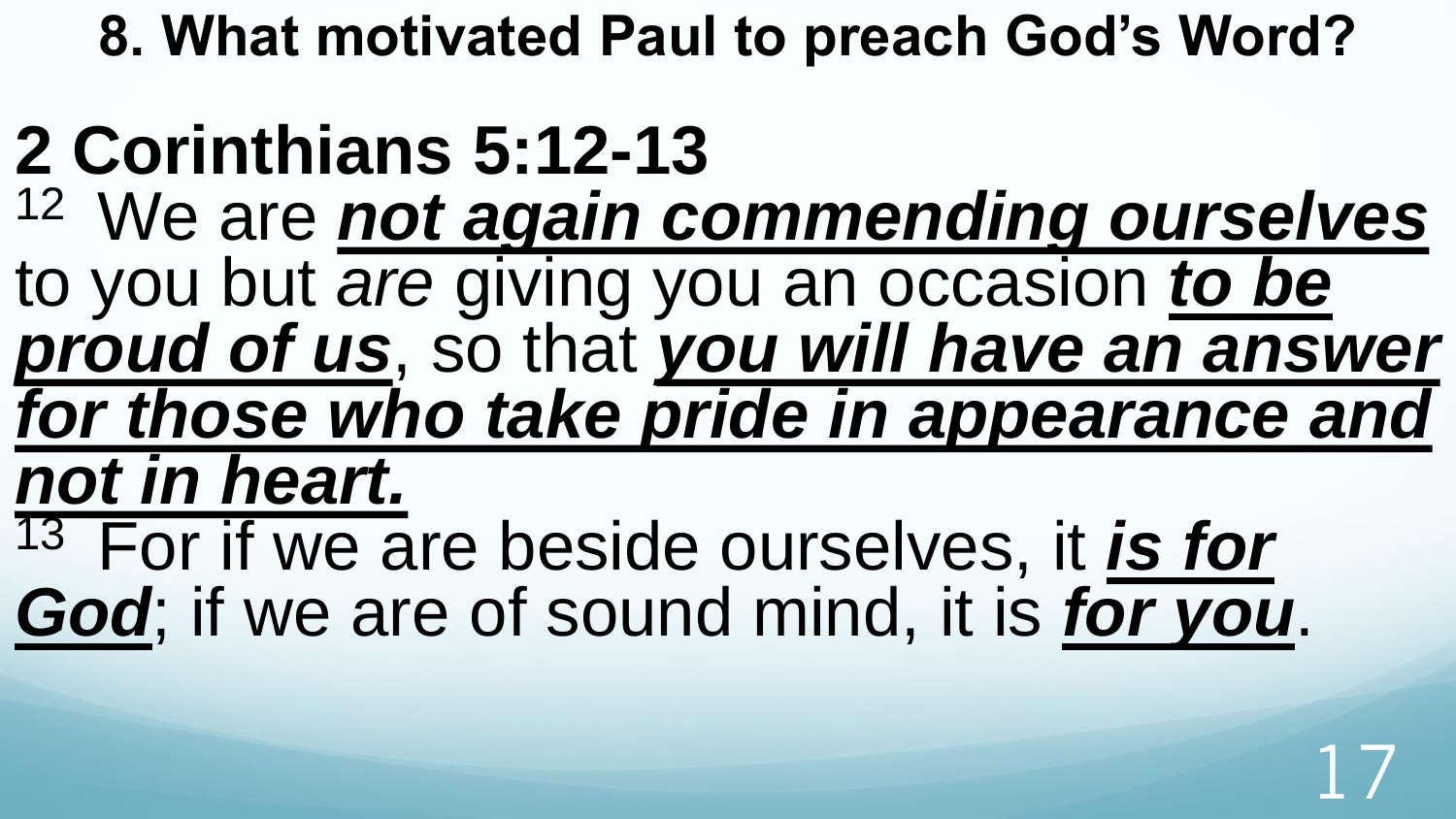**8. What motivated Paul to preach God's Word?** 

- 1. Paul in his ministry exposed himself to many dangers – It was for God
- 2. The result of preaching the Gospel was for the salvation of the saints at Corinth
- 3. Paul preached the Gospel for the Glory of God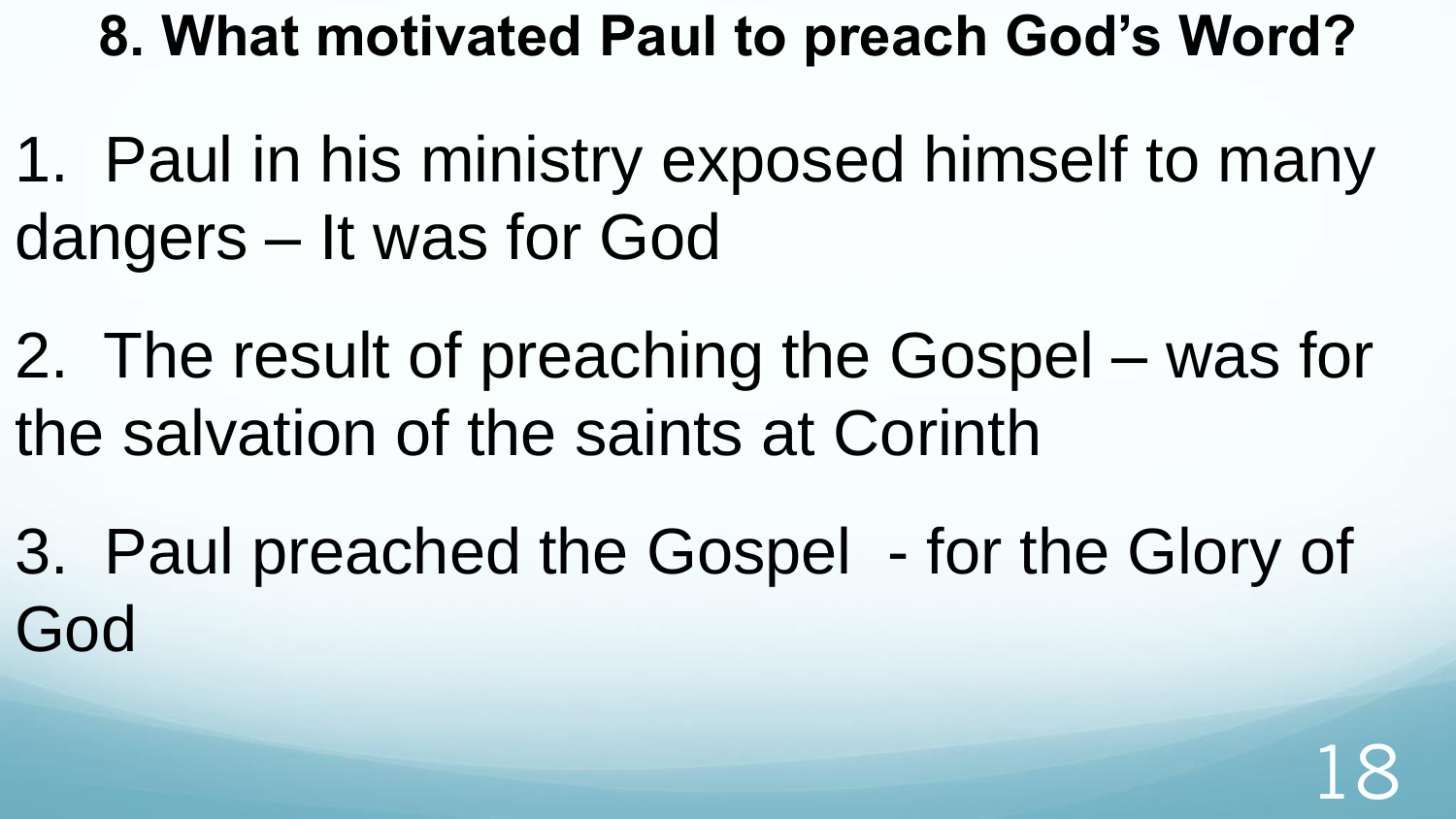## **9. What moved Paul to live for Jesus Christ? 2 Corinthians 5:14-15**

<sup>14</sup> For the love of Christ controls us, having concluded this, that *one died for all*, therefore all died; <sup>15</sup>and He died for all, so that *they who live might no longer live for themselves*, but for *Him who died and rose again on their behalf*.

The love of Christ – He died and rose for us.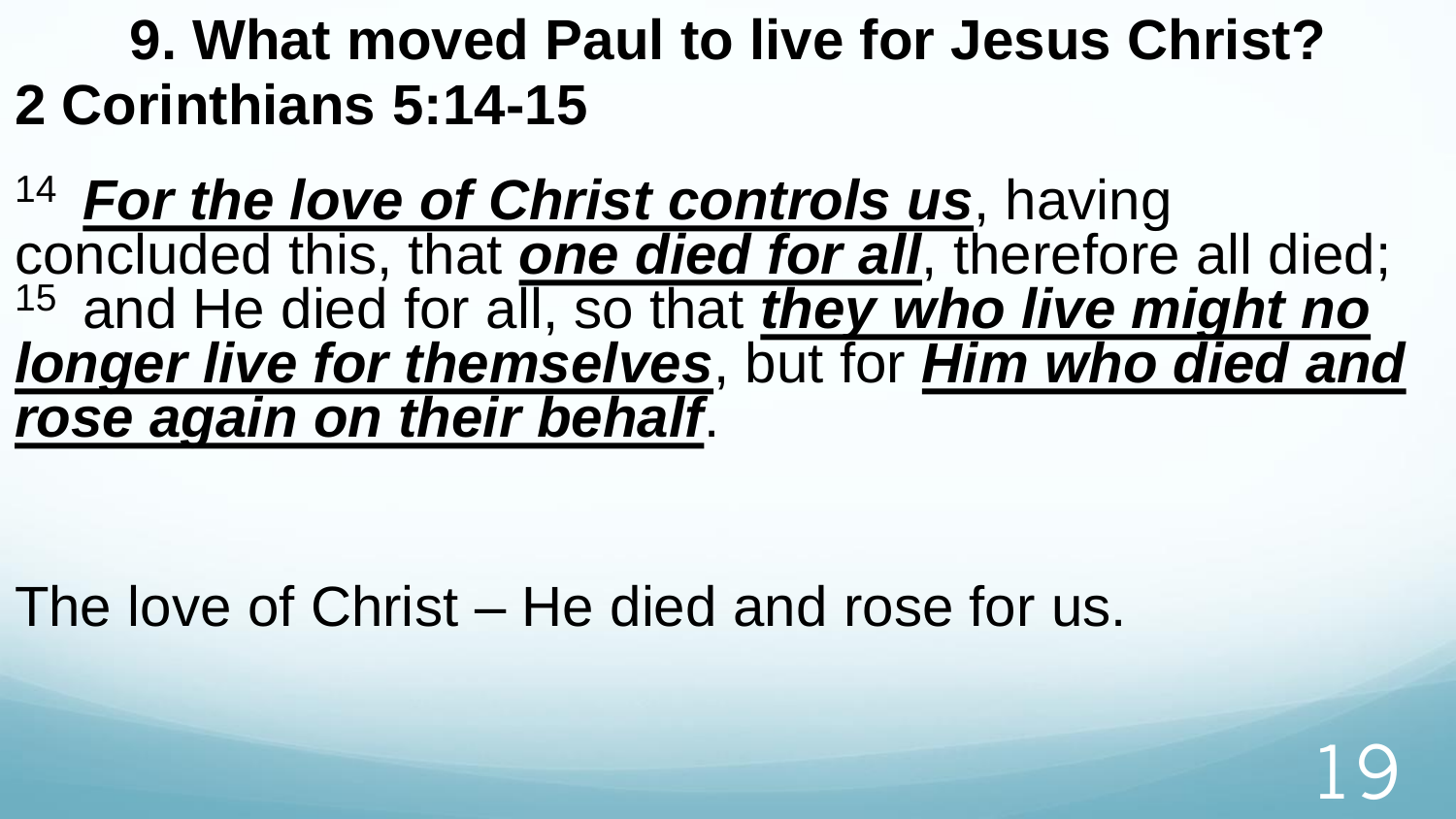**9. What moved Paul to live for Jesus Christ? Galatians 2:19-20**  19 "**For through the Law I died** to the Law, so that **I might live to God**. 20 "**I have been crucified with Christ**; and it is no longer I who live, but **Christ lives in me**; and **the** *life* **which I now live in the flesh I live by faith in the Son of God**, **who loved me and gave Himself up for me**. 20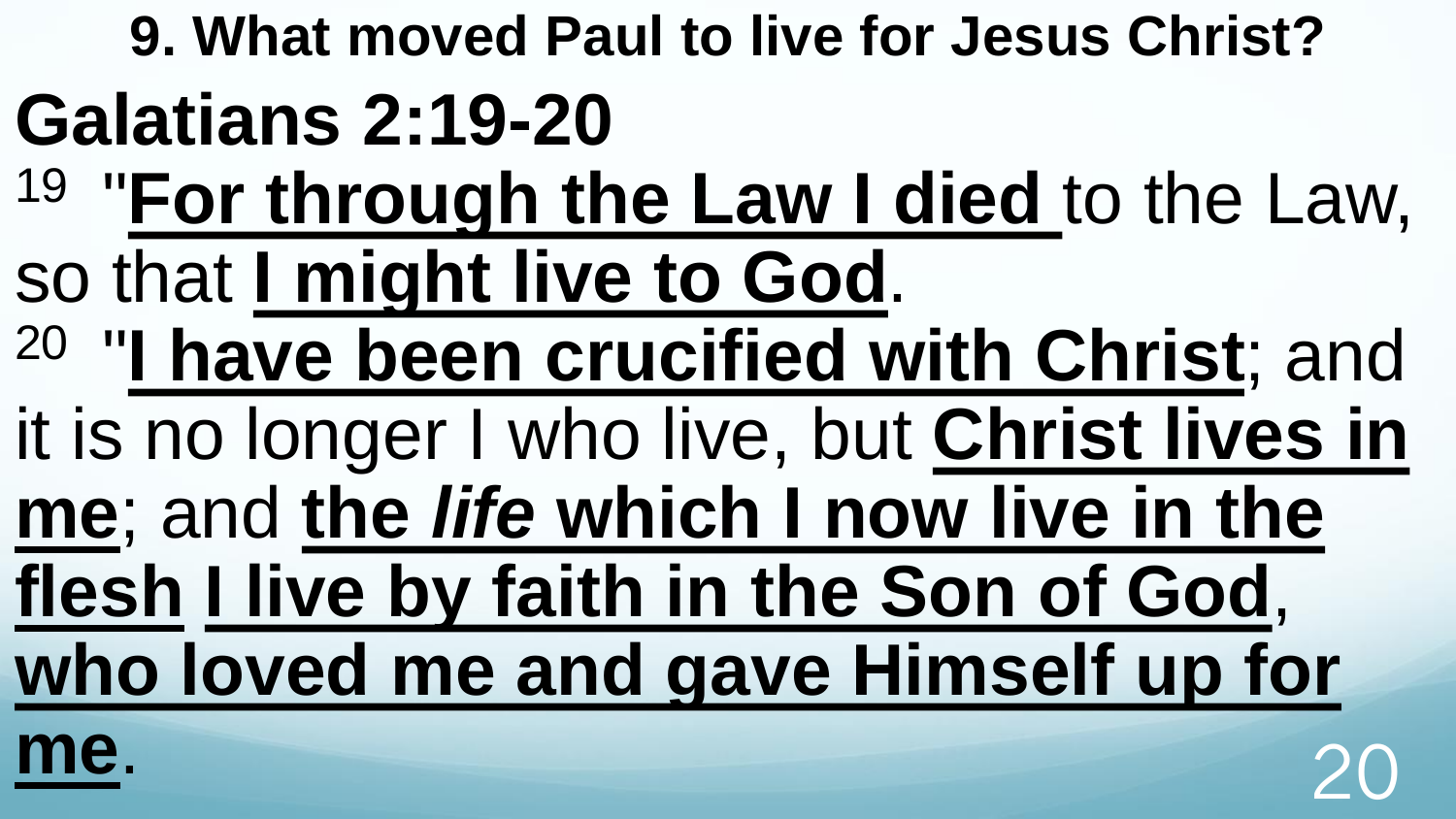# **10. What is the condition of one in Christ? 2 Corinthians 5:16-17**

<sup>16</sup> Therefore from now on we recognize no one according to the flesh; even though we have known Christ according to the flesh, yet now we know *Him in this way* no longer.

<sup>17</sup> Therefore *if anyone is in Christ*, *he is a new creature*; the *old things passed away*; behold, *new things have come*.

- 1. He is a new creature
- 2. Old things passed away
- 3. New things have come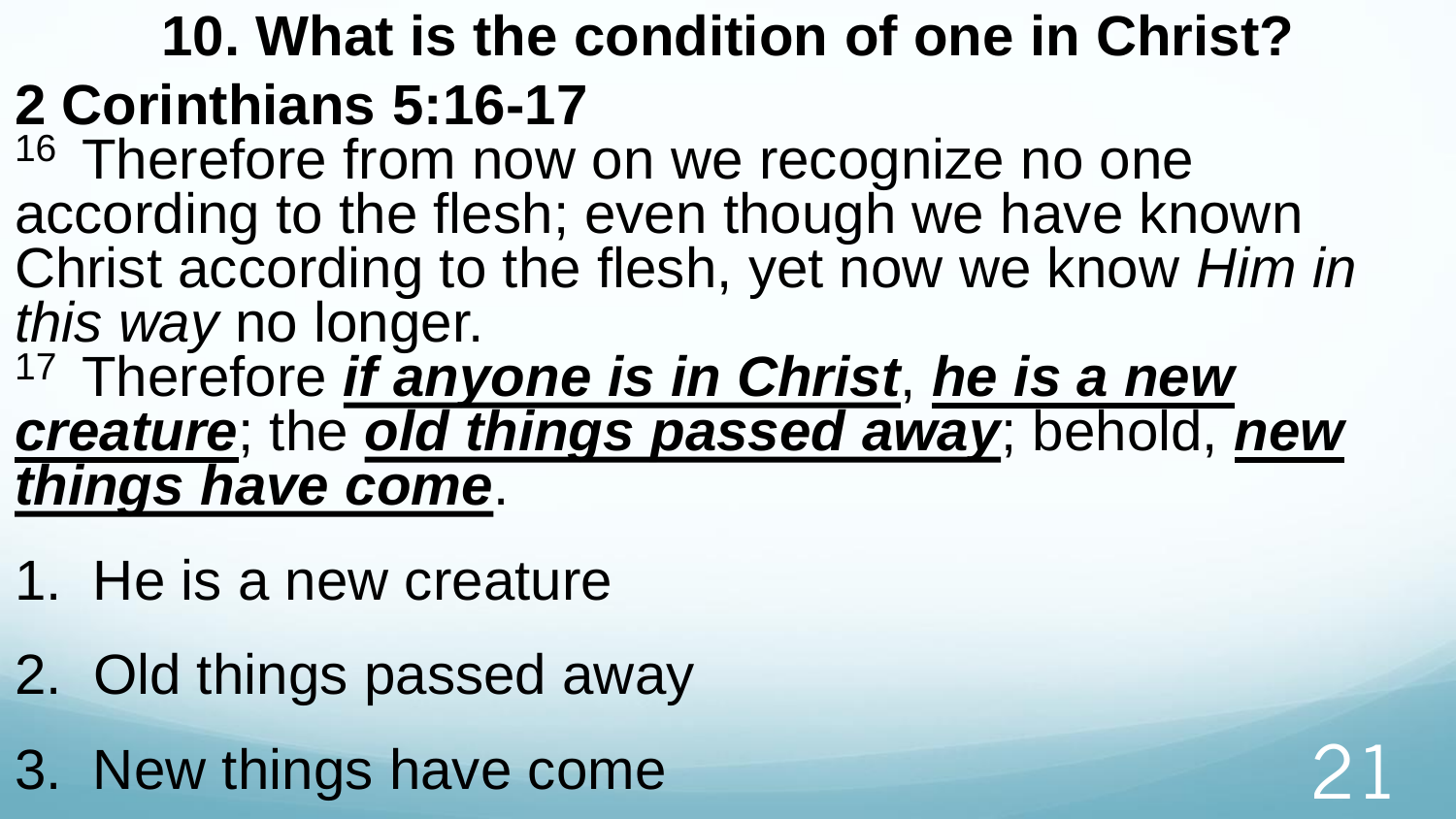## **11A. Through whom has God reconciled us to Himself?**

#### **2 Corinthians 5:18-19**

<sup>18</sup> Now all *these* things are from God, who reconciled us to Himself *through Christ* and gave us the *ministry of reconciliation*,

<sup>19</sup> namely, that God was in Christ reconciling the world to Himself, not counting their trespasses against them, and He has committed to us the *word of reconciliation*.

- A -Through Christ
- **B. What two descriptive phrases does Paul use in reference to the gospel that was committed to him?**
- 1. Ministry of reconciliation
- 2. Word of reconciliation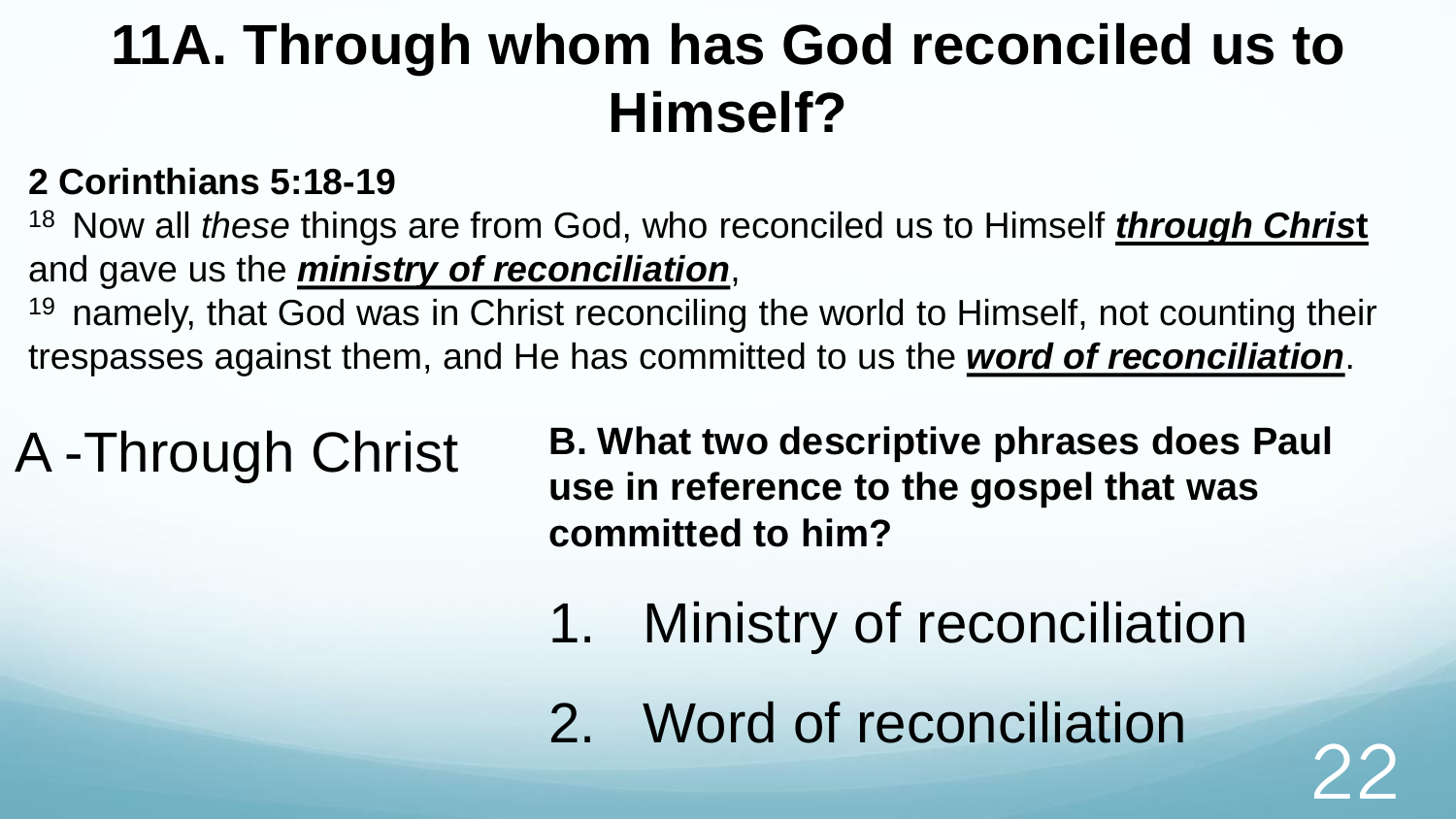**11A. Through whom has God reconciled us to Himself? Psalm 32:1-2**

- <sup>1</sup> How blessed is he whose transgression is
- forgiven, Whose sin is covered!
- <sup>2</sup>How blessed is the man to whom **the**
- **LORD does not impute iniquity**, And in

whose spirit there is no deceit!

God does not impute iniquity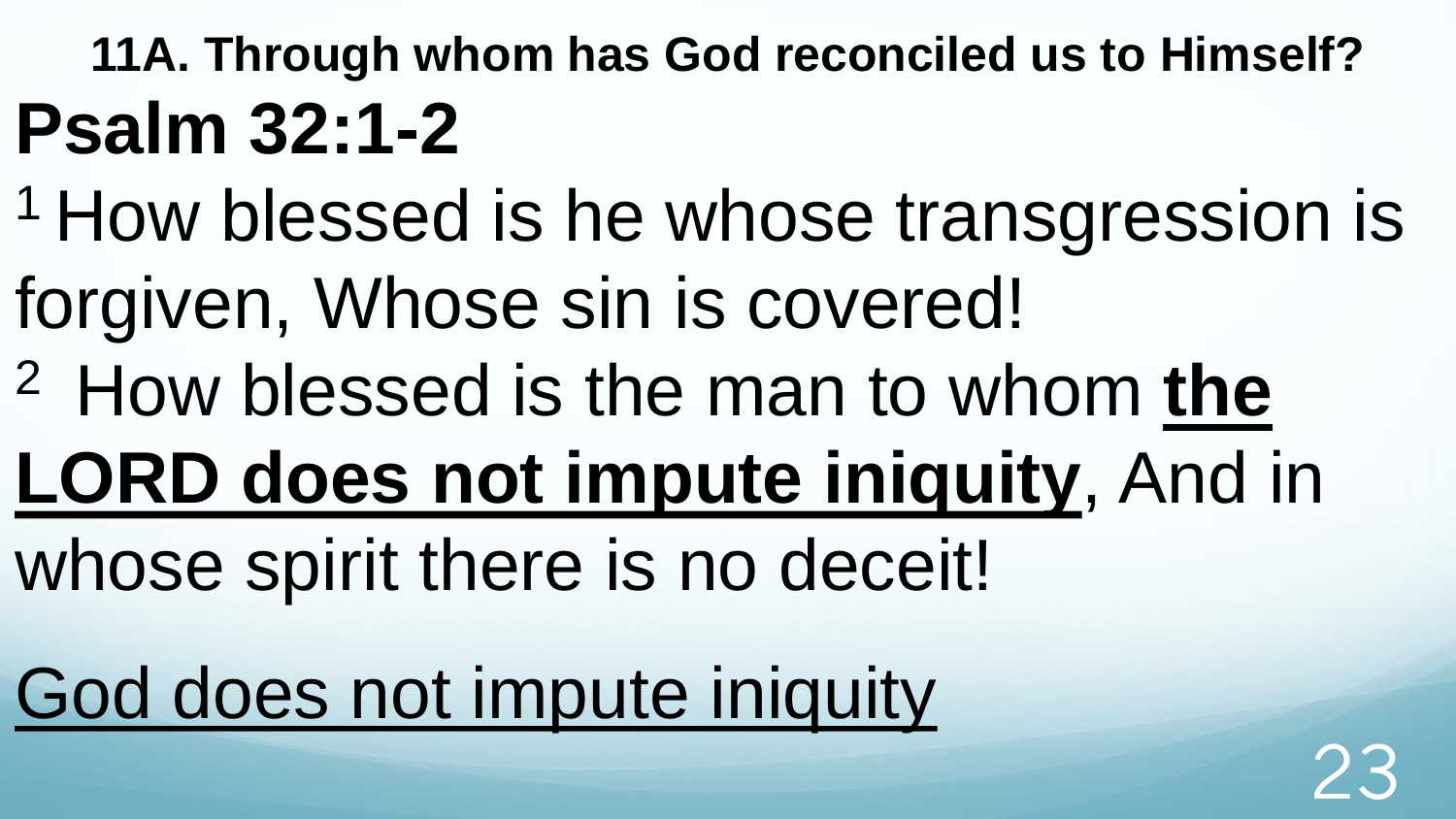### **11A. Through whom has God reconciled us to Himself? John 1:28-29**

<sup>28</sup> These things took place in Bethany beyond the Jordan, where John was baptizing.

<sup>29</sup> The next day he \*saw Jesus coming to him and \*said, "**Behold, the Lamb of God who takes away the sin of the world**!

# **1 Peter 1:19**

**but with precious blood, as of a lamb unblemished and spotless,** *the blood* **of Christ**.

God imputes sin to Christ, the spotless Lamb of God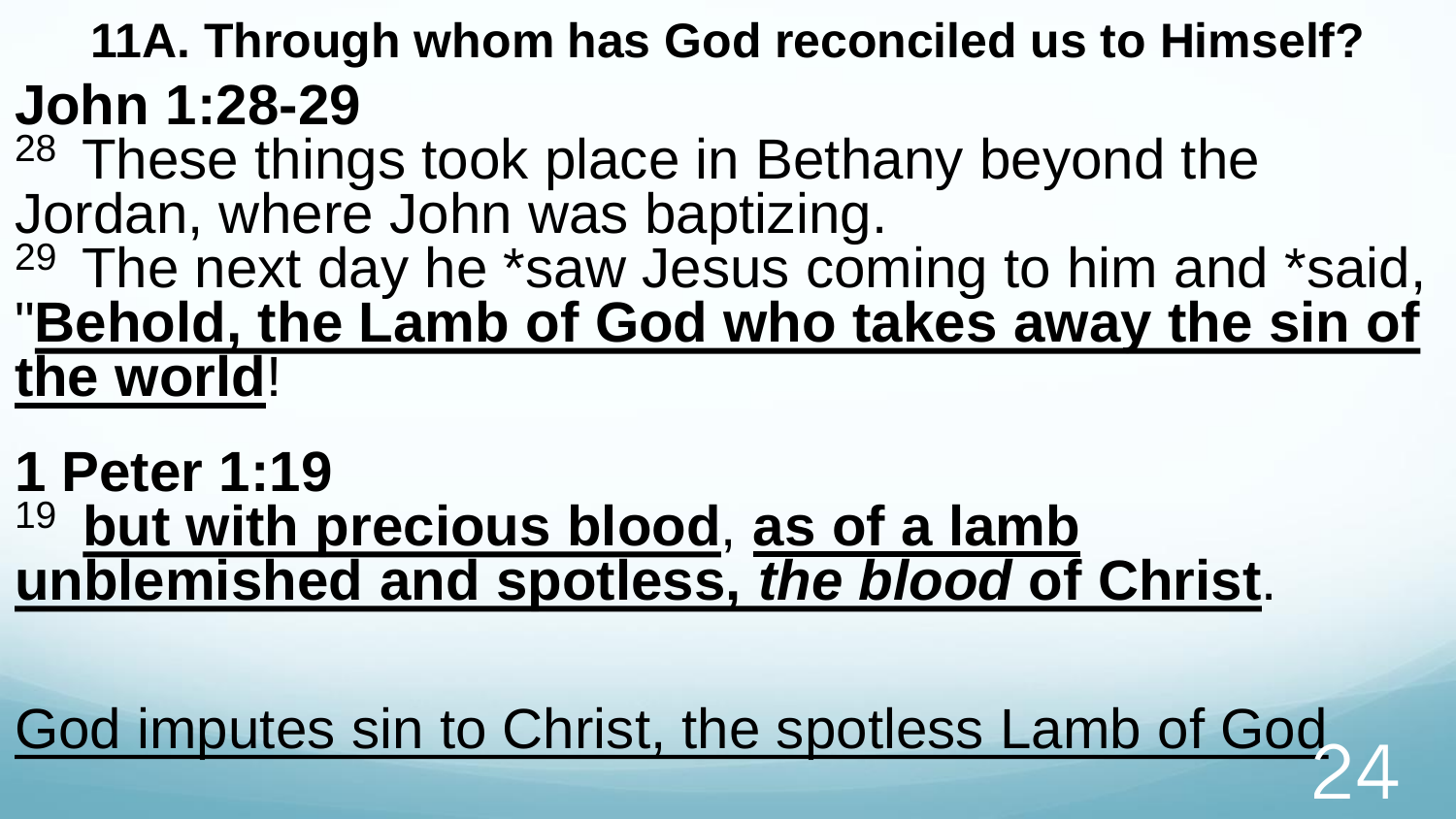**12. How does Paul view his role in this "ministry of reconciliation"?**

# **2 Corinthians 5:20**  <sup>20</sup>Therefore, we are *ambassadors for Christ*, as though God were making an appeal through us; we beg you on behalf of Christ, be reconciled to God.

We are ambassadors for Christ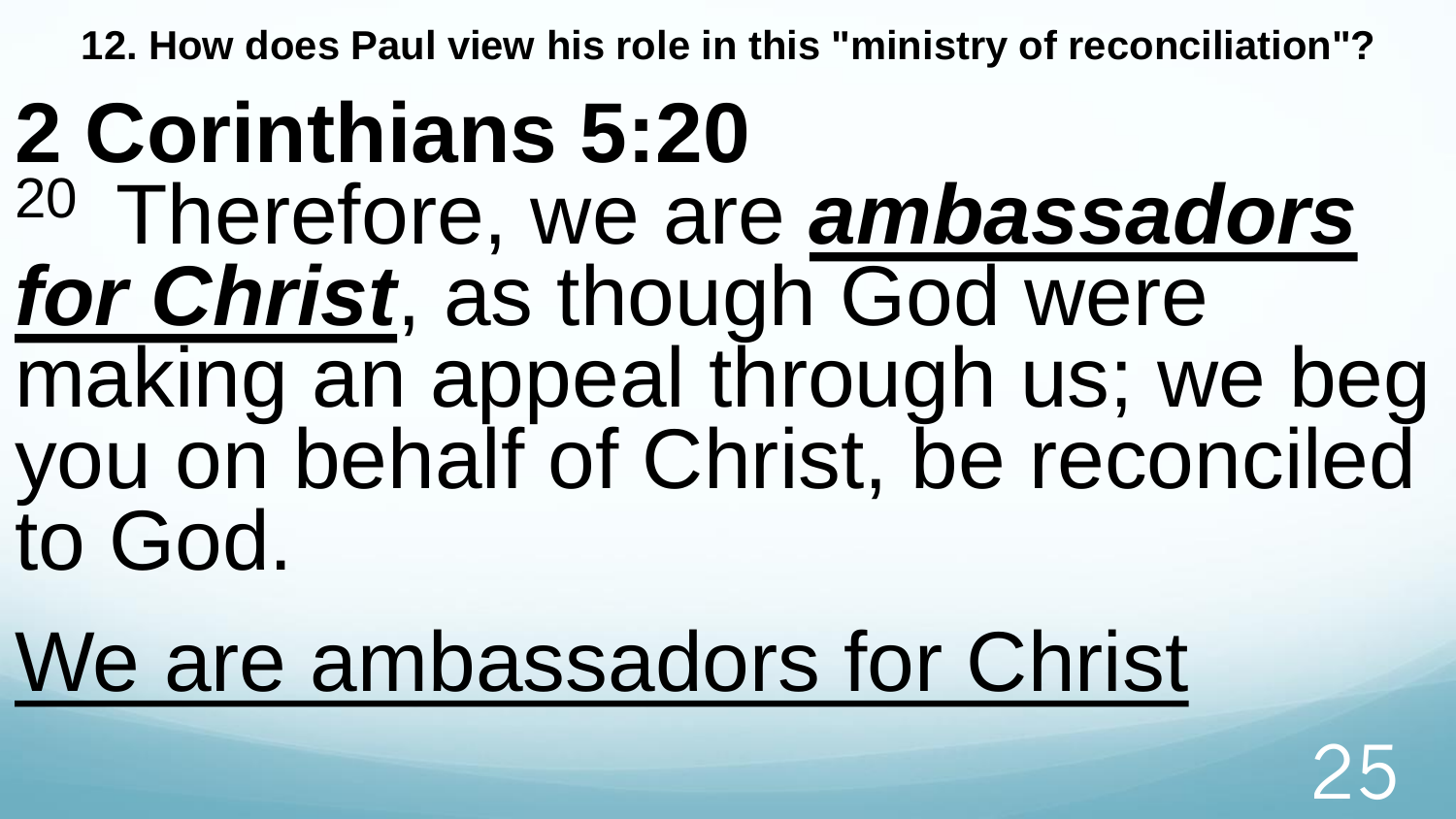**13. How is it possible that we can become "the righteousness of God"?**

# **2 Corinthians 5:21**

<sup>21</sup> He made *Him who knew no sin to be sin on our behalf*, so that *we might become the righteousness of God in Him.* 

1. Jesus Christ who knew no sin carried all mankind's sin to the cross

2. Christians become "the righteousness of God" in Christ.

Romans 5: 8 -21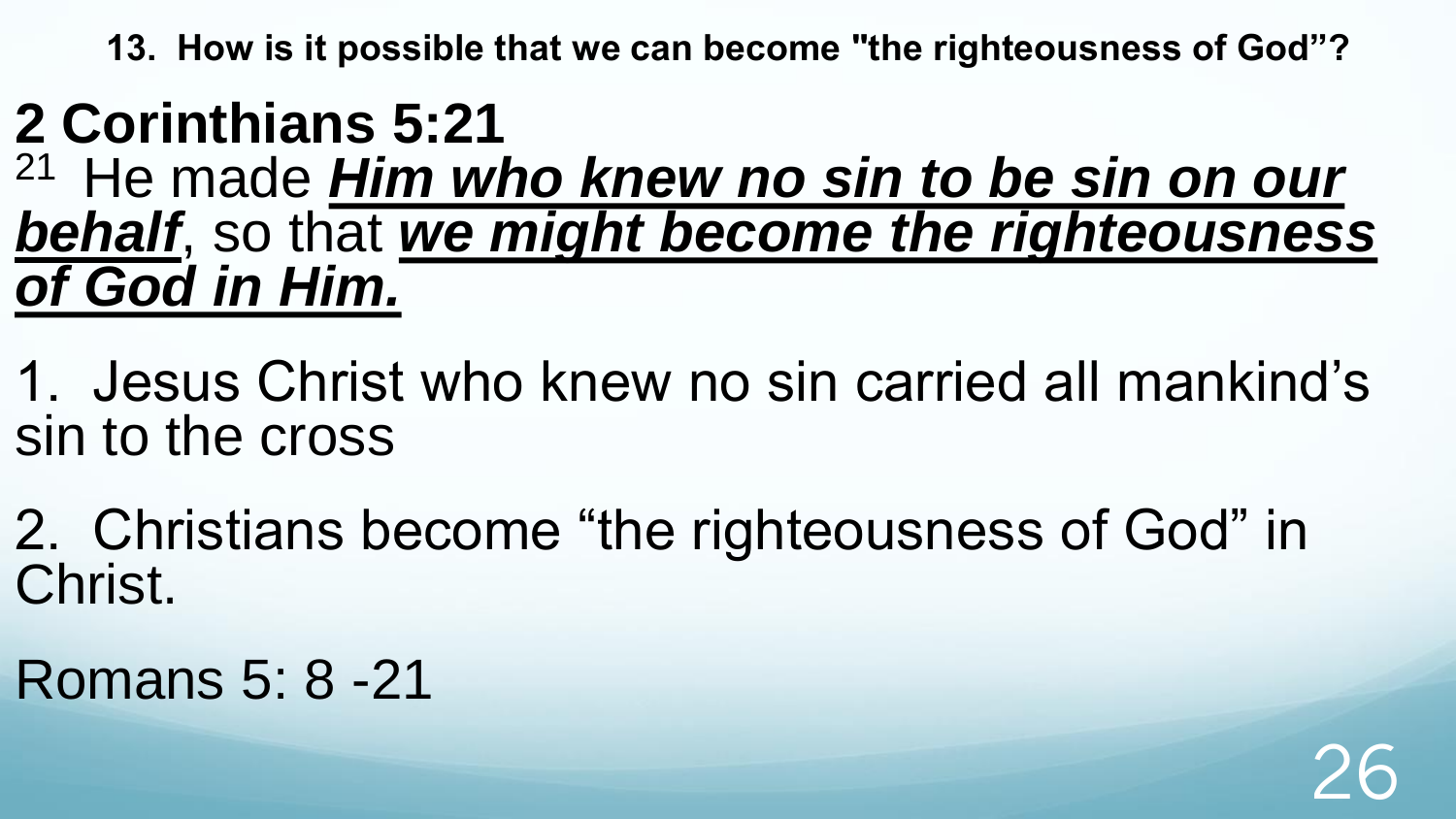**13. How is it possible that we can become "the righteousness of God"? ADAM Jesus Christ**

**Romans 5:8-14**

12 Therefore, just as through one man sin **entered into the world, and death through sin, and so death spread to all** 

for until the Law sin was in the world, **but sin is not imputed when there is no law**.

<sup>14</sup>**Nevertheless death reigned from Adam until Moses**

**Romans 5:8-14** <sup>8</sup>**But God demonstrates His own love toward us, in that while we were yet sinners, Christ died for us. <sup>9</sup>Much more then, having now been justified by His blood, we shall be saved from the wrath** *of God* **through Him. <sup>10</sup>For if while we were enemies we were reconciled to God through the death of His Son, much more, having been reconciled, we shall be saved by His life. <sup>11</sup>And not only this, but we also exult in God through our Lord Jesus Christ, through whom we have now received the reconciliation. <sup>14</sup>even over those who had not sinned in the likeness of the offense of Adam, who is a type of Him who was to come.** 

27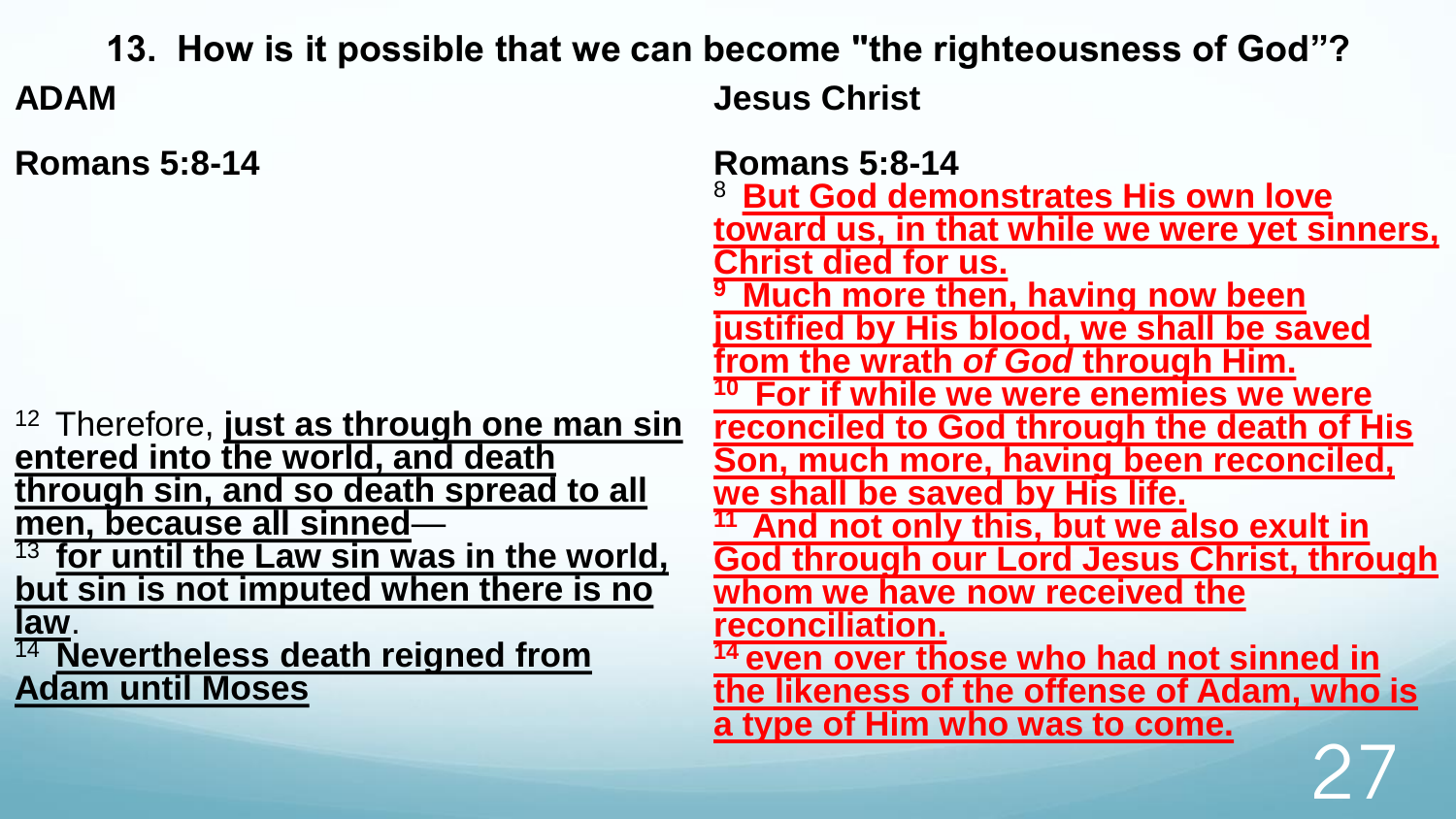**13. How is it possible that we can become "the righteousness of God"? ADAM JESUS CHRIST**

**Romans 5:15-18 <sup>15</sup>For if by the transgression of the one the many died**

**<sup>16</sup>The gift is not like** *that which came* **through the one who sinned; for on the one hand the judgment**  *arose* **from one** *transgression* **resulting in condemnation**

**<sup>17</sup>For if by the transgression of the one, death reigned through the one <sup>18</sup>So then as through one transgression there resulted condemnation to all men**

**Romans 5:15-18 <sup>15</sup>But the free gift is not like the transgression. much more did the grace of God and the gift by the grace of the one Man, Jesus Christ, abound to the many. <sup>16</sup>but on the other hand the free gift**  *arose* **from many transgressions resulting in justification. <sup>17</sup>much more those who receive the abundance of grace and of the gift of righteousness will reign in life through the One, Jesus Christ. <sup>18</sup>even so through one act of righteousness there resulted justification of life to all men** 28